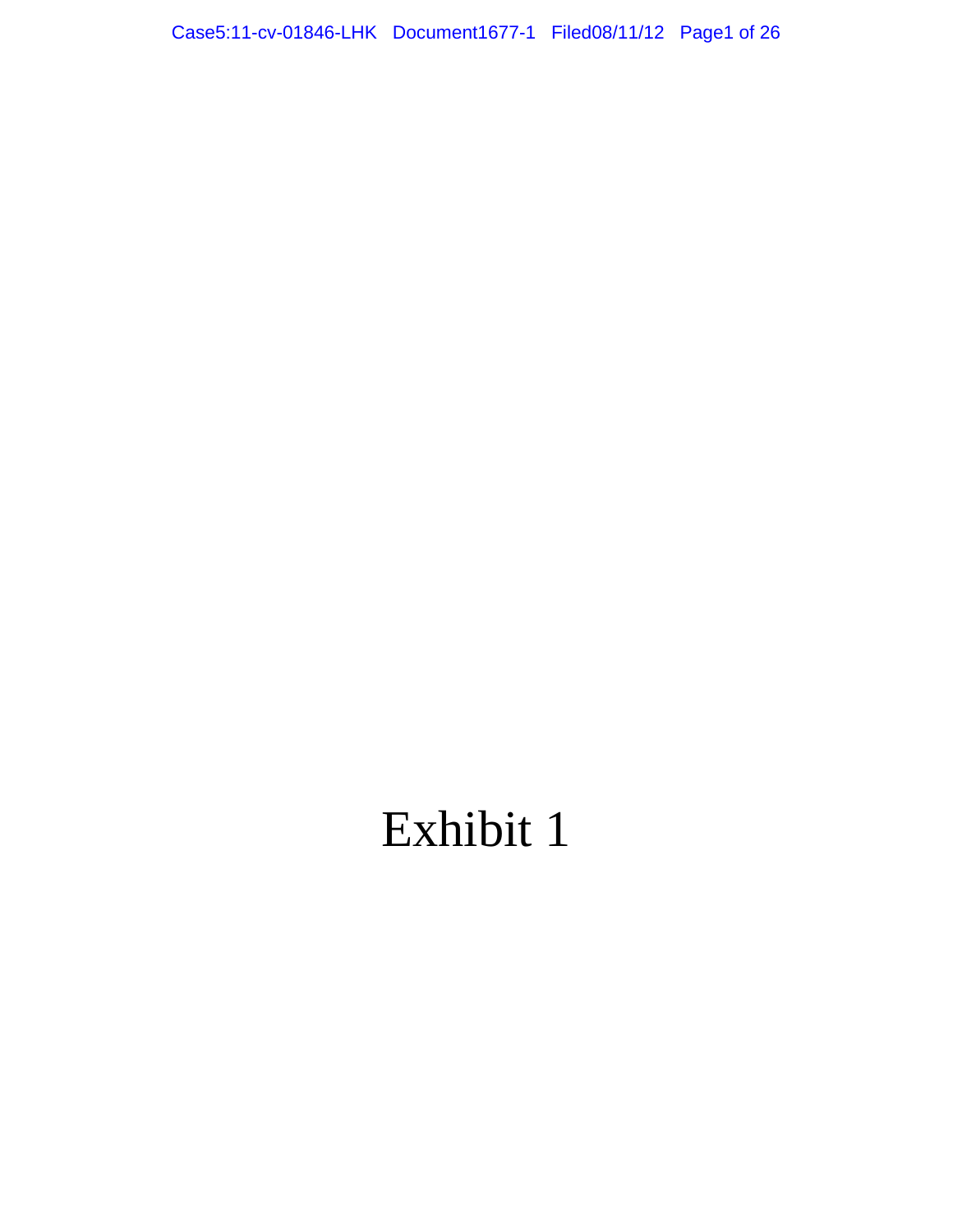|                | Case5:11-cv-01846-LHK Document1677-1 Filed08/11/12 Page2 of 26   | $\mathbf 1$             |
|----------------|------------------------------------------------------------------|-------------------------|
| $\mathbf{1}$   | UNITED STATES DISTRICT COURT                                     |                         |
| $\overline{2}$ | NORTHERN DISTRICT OF CALIFORNIA                                  |                         |
| 3              | SAN JOSE DIVISION                                                |                         |
| 4              |                                                                  |                         |
| 5              |                                                                  |                         |
| 6              | APPLE INC., A CALIFORNIA ) C-11-01846 LHK<br>CORPORATION,        |                         |
|                |                                                                  | SAN JOSE, CALIFORNIA    |
| 7              | PLAINTIFF,                                                       | JULY 30, 2012           |
| 8              | VS.                                                              | VOLUME 1                |
| 9              | SAMSUNG ELECTRONICS CO.,<br>LTD., A KOREAN BUSINESS              | ) PAGES 1-282           |
| 10             | ENTITY; SAMSUNG<br>ELECTRONICS AMERICA,                          |                         |
| 11             | INC., A NEW YORK<br>CORPORATION; SAMSUNG                         |                         |
| 12             | TELECOMMUNICATIONS<br>AMERICA, LLC, A DELAWARE                   |                         |
| 13             | LIMITED LIABILITY<br>COMPANY,                                    |                         |
| 14             | DEFENDANTS.                                                      |                         |
| 15             |                                                                  |                         |
| 16             | TRANSCRIPT OF PROCEEDINGS                                        |                         |
| 17             | BEFORE THE HONORABLE LUCY H. KOH<br>UNITED STATES DISTRICT JUDGE |                         |
| 18             |                                                                  |                         |
| 19             |                                                                  |                         |
| 20             | APPEARANCES ON NEXT PAGE                                         |                         |
| 21             |                                                                  |                         |
| 22             |                                                                  |                         |
| 23             | OFFICIAL COURT REPORTER: LEE-ANNE SHORTRIDGE, CSR, CRR           |                         |
| 24             |                                                                  | CERTIFICATE NUMBER 9595 |
| 25             |                                                                  |                         |
|                |                                                                  |                         |
|                |                                                                  |                         |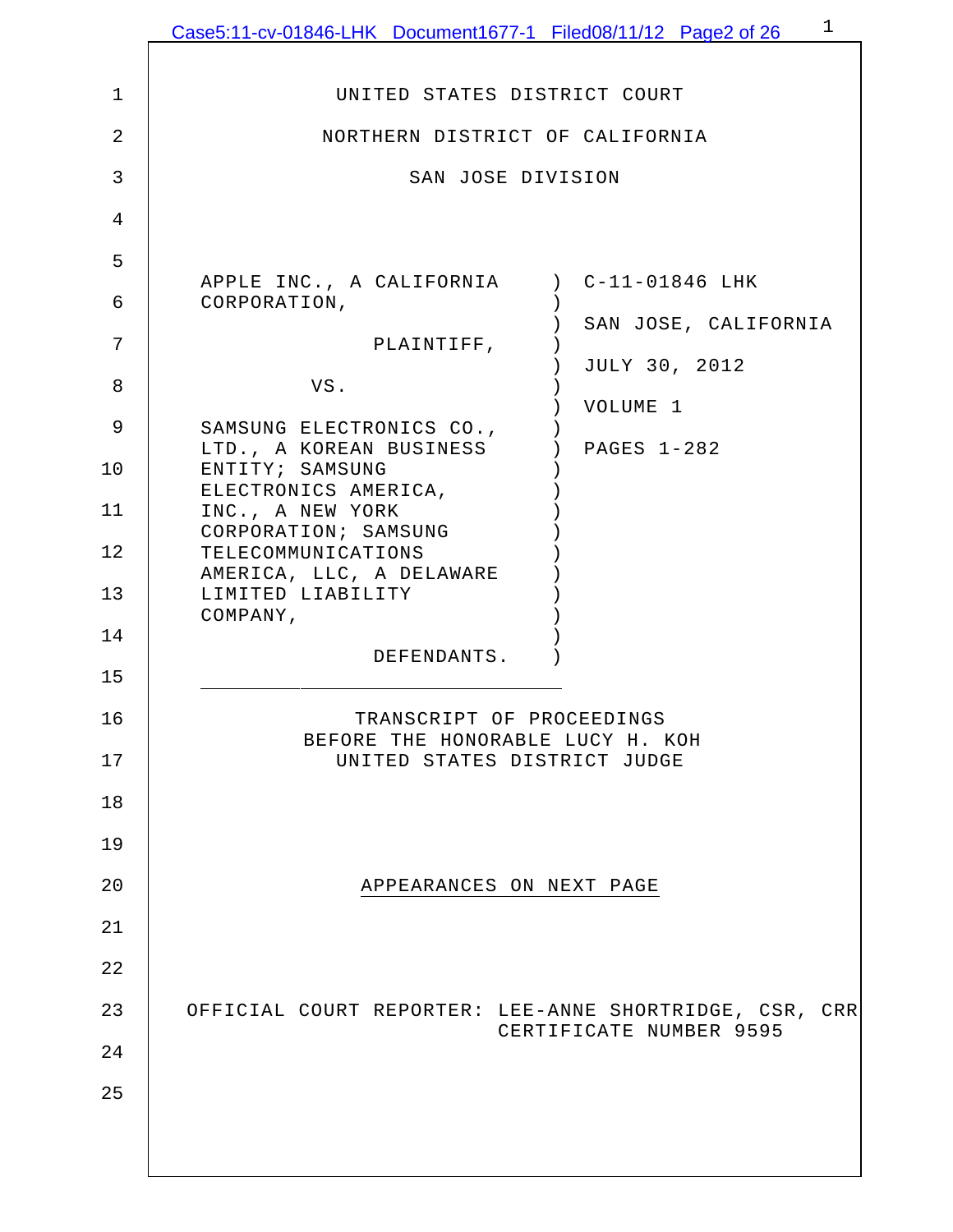|                | Case5:11-cv-01846-LHK Document1677-1 Filed08/11/12 Page3 of 26 <sup>39</sup> |
|----------------|------------------------------------------------------------------------------|
|                |                                                                              |
| $\mathbf{1}$   | (WHEREUPON, A RECESS WAS TAKEN.)                                             |
| $\overline{2}$ | THE COURT: OKAY. LET'S JUST GO BACK ON                                       |
| 3              | THE RECORD A MINUTE.                                                         |
| 4              | WITH REGARD TO SAMSUNG'S SLIDE 51, WE                                        |
| 5              | HAVE CONFIRMED THAT IT WAS DISCLOSED, SO APPLE'S                             |
| 6              | OBJECTION IS OVERRULED WITH REGARD TO SLIDE 51.                              |
| 7              | WITH THE INDEPENDENT DERIVATION, THAT I'M                                    |
| 8              | DENYING THE MOTION FOR RECONSIDERATION. IT WASN'T                            |
| 9              | TIMELY DISCLOSED. IT IS ESSENTIALLY INVALIDITY                               |
| 10             | THAT YOU INVENTED IT FIRST.                                                  |
| 11             | NOW, WITH REGARD TO THIS SLIDE 29 -- WITH                                    |
| 12             | REGARD TO SLIDE 29, I'M GOING TO -- WELL, I GUESS I                          |
| 13             | WOULD LIKE A LITTLE BIT OF INFORMATION ON IF IT                              |
| 14             | REALLY IS REBUTTAL OR NOT.                                                   |
| 15             | AND THEN CAN YOU ALL HAVE JUST SOMEONE IN                                    |
| 16             | OUR TEAMS DO JUST LIKE A ONE PARAGRAPH                                       |
| 17             | EXPLAINING -- I MEAN, I MIGHT MAKE AN EXCEPTION                              |
| 18             | BECAUSE THIS IS AN APPLE DOCUMENT.                                           |
| 19             | IS THERE A JUROR OUT THERE? CAN WE KEEP                                      |
| 20             | THAT DOOR CLOSED? ARE THEY OUT THERE IN THE                                  |
| 21             | HALLWAY? CAN THEY HEAR WHAT I'M SAYING?                                      |
| 22             | THE MARSHAL: I DON'T BELIEVE SO, YOUR                                        |
| 23             | HONOR.                                                                       |
| 24             | THE COURT: OKAY. IT'S AN APPLE                                               |
| 25             | DOCUMENT. IT'S A PUBLIC DOCUMENT. SO CAN YOU JUST                            |
|                |                                                                              |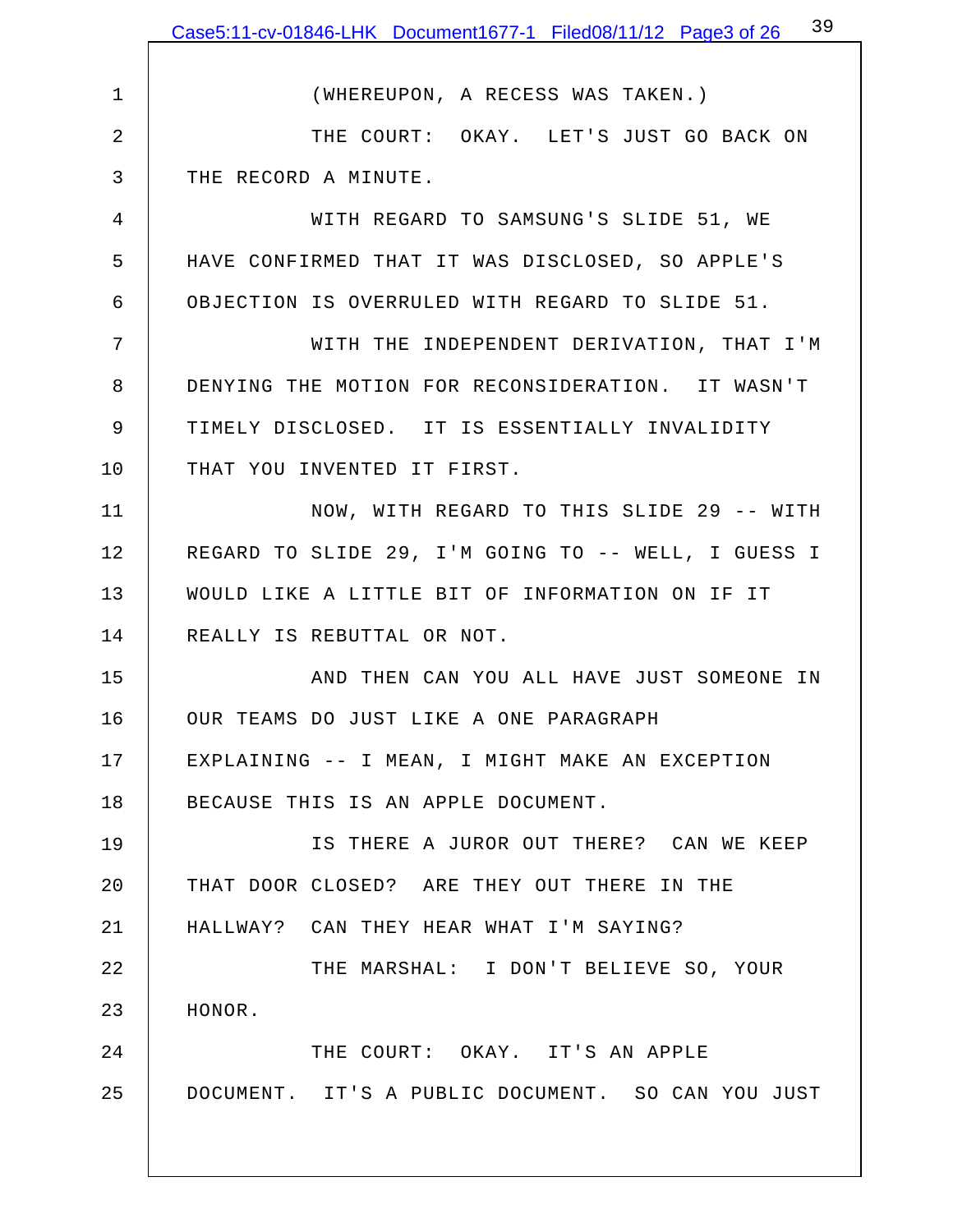|             | 40<br>Case5:11-cv-01846-LHK Document1677-1 Filed08/11/12 Page4 of 26 |
|-------------|----------------------------------------------------------------------|
| $\mathbf 1$ | HAVE SOMEONE PREPARE, LIKE, A ONE PARAGRAPH --                       |
| 2           | MR. JACOBS: WILL DO, YOUR HONOR.                                     |
| 3           | THE COURT: -- ON SLIDE 29?                                           |
| 4           | BUT SLIDE 51 IS IN. THE OBJECTION IS                                 |
| 5           | OVERRULED.                                                           |
| 6           | INDEPENDENT DERIVATION THEORY, MOTION FOR                            |
| 7           | RECONSIDERATION IS DENIED.                                           |
| 8           | AND I'LL WAIT TO GET THE NISHIBORI ORDER                             |
| 9           | FROM YOU.                                                            |
| 10          | MR. VERHOEVEN: YOUR HONOR, I THOUGHT YOU                             |
| 11          | SAID THAT YOU WOULD GIVE US AN OPPORTUNITY TO MAKE                   |
| 12          | A SHOWING THAT THESE DOCUMENTS, THE INDEPENDENT --                   |
| 13          | YOU'RE REFERRING TO AN INDEPENDENT DERIVATION                        |
| 14          | BECAUSE THAT ALSO GOES TO REBUT WILLFULNESS.                         |
| 15          | THIS IS VERY IMPORTANT TO US FOR OUR                                 |
| 16          | CASE. WE'D LIKE THE OPPORTUNITY TO SHOW YOU THAT                     |
| 17          | THERE WAS NO -- THAT THERE -- THAT AN EXCLUSION IS                   |
| 18          |                                                                      |
| 19          | IMPROPER HERE, YOUR HONOR. THAT'S VERY IMPORTANT                     |
| 20          | TO US IN THIS CASE.<br>WHAT WE'VE GOT HERE IS AN OBJECTION --        |
|             |                                                                      |
| 21          | THE COURT: GIVE ME ONE PARAGRAPH. OKAY?                              |
| 22          | BOTH SIDES GIVE ME ONE PARAGRAPH ON SLIDE 59.                        |
| 23          | ALL RIGHT. ARE WE READY TO GO?                                       |
| 24          | THE CLERK: ALMOST.                                                   |
| 25          | DO YOU WANT ME TO GIVE COUNSEL COPIES OF                             |
|             |                                                                      |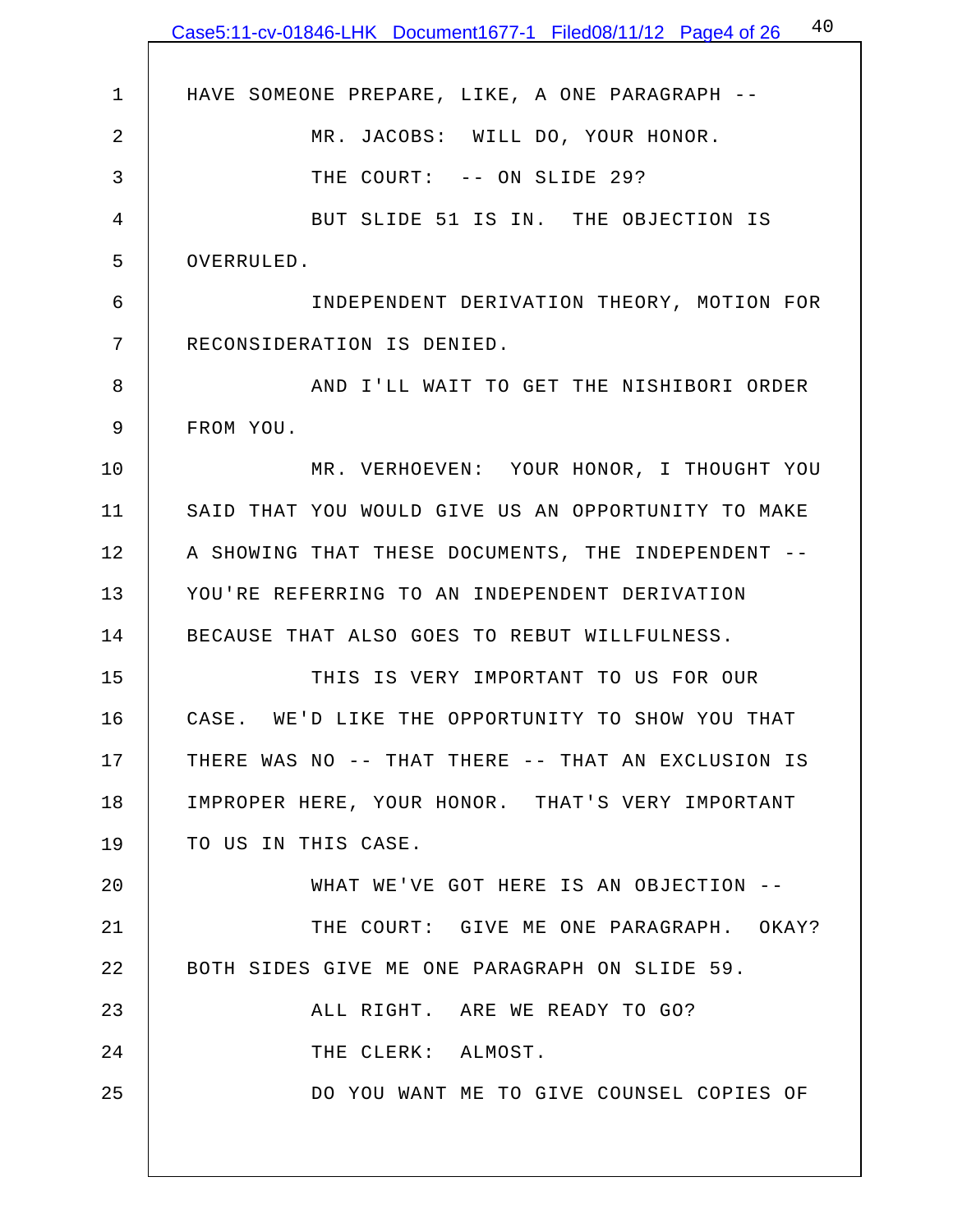|               | Case5:11-cv-01846-LHK Document1677-1 Filed08/11/12 Page5 of 26 $20-20$ |
|---------------|------------------------------------------------------------------------|
| $\mathbf 1$   | UNITED STATES DISTRICT COURT                                           |
| 2             | NORTHERN DISTRICT OF CALIFORNIA                                        |
| 3             | SAN JOSE DIVISION                                                      |
| 4             |                                                                        |
| 5             |                                                                        |
| 6             | APPLE INC., A CALIFORNIA ) C-11-01846 LHK<br>CORPORATION,              |
| 7             | SAN JOSE, CALIFORNIA<br>PLAINTIFF,                                     |
| 8             | JULY 31, 2012<br>VS.                                                   |
| $\mathcal{G}$ | VOLUME 2<br>SAMSUNG ELECTRONICS CO.,                                   |
| 10            | ) PAGES 283-555<br>LTD., A KOREAN BUSINESS<br>ENTITY; SAMSUNG          |
|               | ELECTRONICS AMERICA,                                                   |
| 11            | INC., A NEW YORK<br>CORPORATION; SAMSUNG                               |
| 12            | TELECOMMUNICATIONS<br>AMERICA, LLC, A DELAWARE                         |
| 13            | LIMITED LIABILITY<br>COMPANY,                                          |
| 14            | DEFENDANTS.                                                            |
| 15            |                                                                        |
| 16            | TRANSCRIPT OF PROCEEDINGS<br>BEFORE THE HONORABLE LUCY H. KOH          |
| 17            | UNITED STATES DISTRICT JUDGE                                           |
| 18            |                                                                        |
| 19            |                                                                        |
| 20            | APPEARANCES ON NEXT PAGE                                               |
| 21            |                                                                        |
| 22            |                                                                        |
| 23            | OFFICIAL COURT REPORTER: LEE-ANNE SHORTRIDGE, CSR, CRR                 |
| 24            | CERTIFICATE NUMBER 9595                                                |
| 25            |                                                                        |
|               |                                                                        |
|               |                                                                        |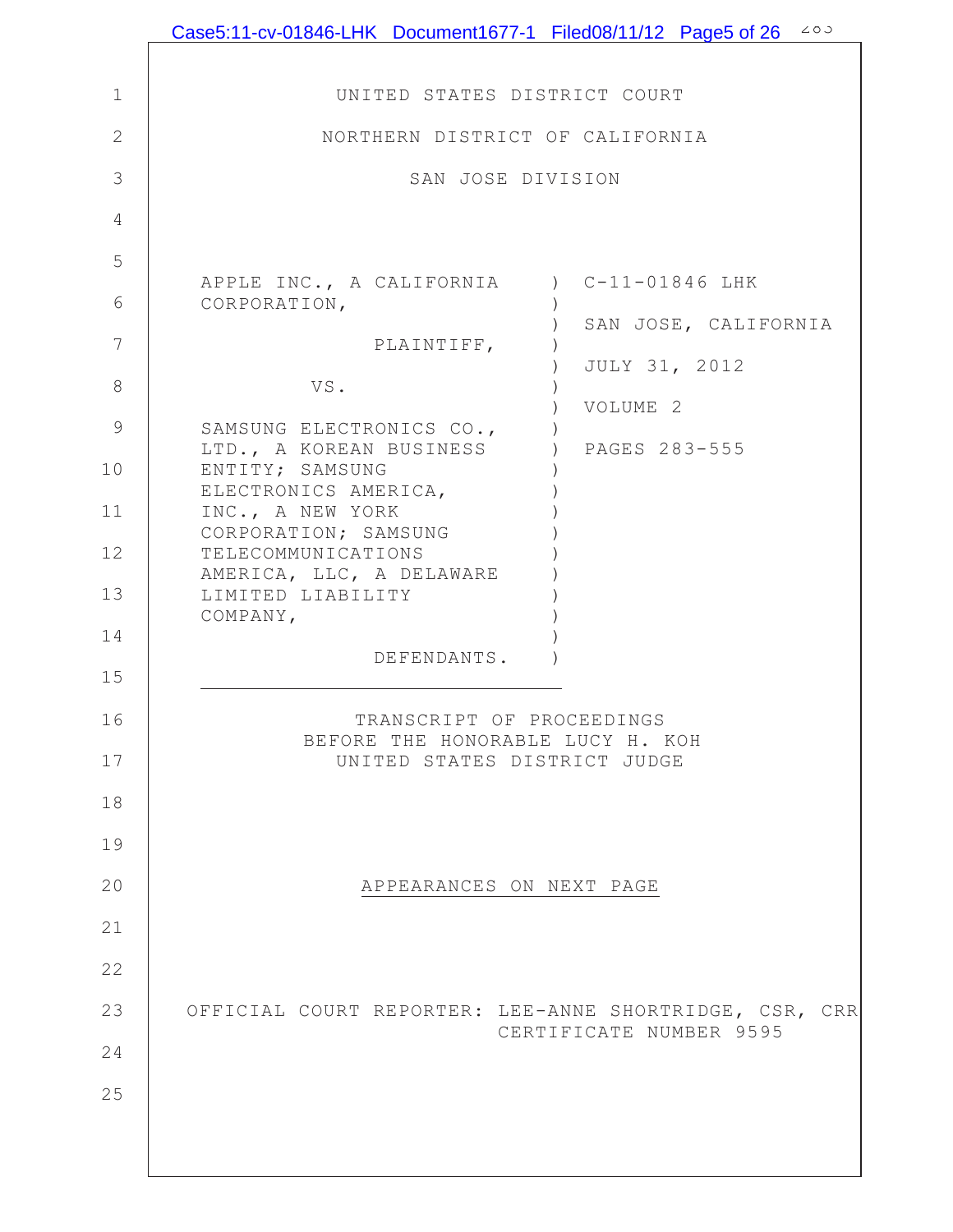|               | Case5:11-cv-01846-LHK Document1677-1 Filed08/11/12 Page6 of 26 491 |
|---------------|--------------------------------------------------------------------|
|               |                                                                    |
| $\mathbf 1$   | MR. QUINN: YOUR HONOR, I'VE BEEN                                   |
| $\mathbf{2}$  | PRACTICING 36 YEARS. I'VE NEVER BEGGED THE COURT                   |
| 3             | LIKE I'M BEGGING THE COURT NOW TO HEAR ARGUMENT ON                 |
| 4             | THIS ISSUE.                                                        |
| 5             | THIS RELATES TO A CENTRAL ISSUE THAT HAS                           |
| 6             | BEEN IN THE CASE FROM THE VERY BEGINNING. THERE                    |
| 7             | WAS NO -- THEY SAY, IN THEIR PAPERS THEY FILED LAST                |
| $\,8\,$       | NIGHT, WE DIDN'T DISCLOSE IT IN THE CONTENTION                     |
| $\mathcal{G}$ | INTERROGATORIES.                                                   |
| 10            | YOUR HONOR, THERE IS NO INTERROGATORY                              |
| 11            | THAT REQUIRED US TO DISCLOSE THAT, AND WE DID. ALL                 |
| 12            | OF THAT WAS SERVED -- ALL THOSE IMAGES IN THOSE                    |
| 13            | SLIDES WERE SERVED IN FEBRUARY --                                  |
| 14            | THE COURT: I'VE GIVEN YOU --                                       |
| 15            | MR. QUINN: -- IN THE PRELIMINARY                                   |
| 16            | INJUNCTION --                                                      |
| 17            | THE COURT: -- AN ADDITIONAL OPPORTUNITY                            |
| 18            | TO BRIEF THIS ISSUE YESTERDAY, OKAY? I REVIEWED                    |
| 19            | WHAT YOU FILED YESTERDAY. I HEARD ARGUMENT ON THIS                 |
| 20            | YESTERDAY.                                                         |
| 21            | MR. QUINN: ALL RIGHT. YOUR HONOR,                                  |
| 22            | WHAT'S THE POINT --                                                |
| 23            | THE COURT: I'VE GIVEN YOU THREE MOTIONS                            |
| 24            | FOR RECONSIDERATION.                                               |
| 25            | MR. QUINN: -- OF HAVING THE TRIAL?                                 |
|               |                                                                    |
|               |                                                                    |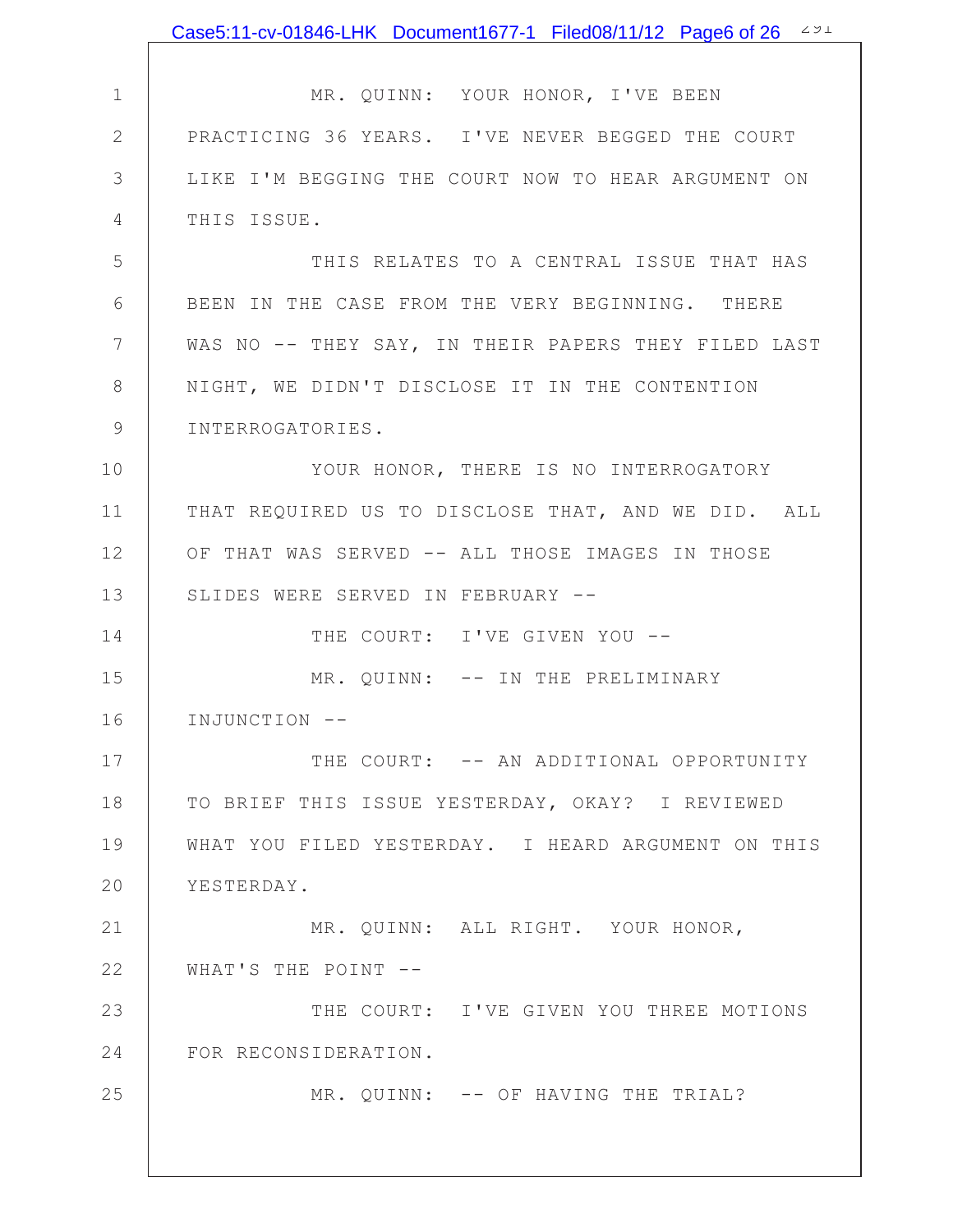|               | Case5:11-cv-01846-LHK Document1677-1 Filed08/11/12 Page7 of 26 494 |
|---------------|--------------------------------------------------------------------|
|               |                                                                    |
| $\mathbf 1$   | WHAT'S THE POINT?                                                  |
| 2             | THEY WANT TO CREATE THE COMPLETELY FALSE                           |
| 3             | IMPRESSION, YOUR HONOR, THAT WE CAME UP WITH THIS                  |
| 4             | DESIGN AFTER JANUARY OF 2007 AND, YOUR HONOR, WHAT                 |
| 5             | THIS SUGGESTS, WHAT THEY'RE SEEKING IS TO EXCLUDE                  |
| 6             | INDISPUTABLE EVIDENCE THAT WE HAD THAT DESIGN                      |
| 7             | PATENT IN 2006.                                                    |
| 8             | AND WE CAME OUT WITH THAT PRODUCT IN                               |
| $\mathcal{G}$ | FEBRUARY OF 2007.                                                  |
| 10            | THE COURT: MR. QUINN, PLEASE. PLEASE.                              |
| 11            | WE'VE DONE THREE RECONSIDERATIONS ON THIS AND WE                   |
| 12            | NEED TO MOVE FORWARD. WE HAVE A JURY WAITING.                      |
| 13            | YOU'VE MADE YOUR RECORD. YOU'VE MADE                               |
| 14            | YOUR RECORD FOR APPEAL. OKAY?                                      |
| 15            | MR. QUINN: ALL RIGHT. CAN I ASK THE                                |
| 16            | COURT FOR SOME EXPLANATION, YOUR HONOR? THERE IS                   |
| 17            | NO INTERROGATORY THAT REQUIRED IT. WE DID DISCLOSE                 |
| 18            | IT IN THE PRELIMINARY INJUNCTION PAPERS. WE GAVE                   |
| 19            | THEM THE DOCUMENTS --                                              |
| 20            | THE COURT: MR. QUINN, PLEASE, DON'T MAKE                           |
| 21            | ME SANCTION YOU. PLEASE. PLEASE.                                   |
| 22            | MR. QUINN: SO I WON'T GET --                                       |
| 23            | THE COURT: YOU'VE HAD THREE                                        |
| 24            | RECONSIDERATIONS MOTIONS. YOU'VE HAD AT LEAST TWO,                 |
| 25            | IF NOT THREE, IF NOT FOUR OPPORTUNITIES TO BRIEF                   |
|               |                                                                    |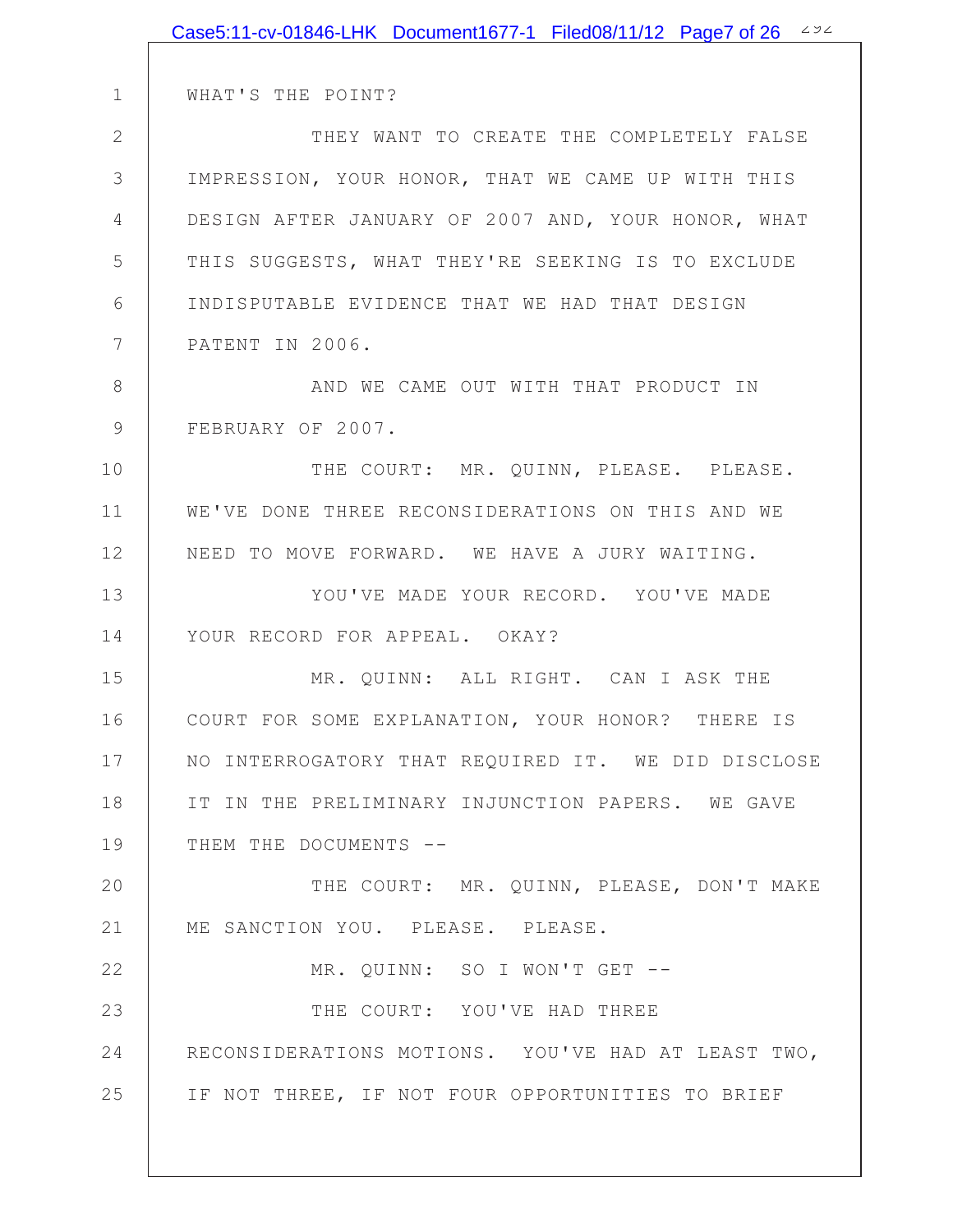|                | Case5:11-cv-01846-LHK Document1677-1 Filed08/11/12 Page8 of 26 493 |
|----------------|--------------------------------------------------------------------|
|                |                                                                    |
| $\mathbf 1$    | THIS. OKAY? PLEASE, TAKE A SEAT.                                   |
| $\mathbf{2}$   | MR. QUINN: ALL RIGHT.                                              |
| 3              | THE COURT: ALL RIGHT. WOULD YOU BRING                              |
| $\overline{4}$ | OUT MS. FRIESEN?                                                   |
| 5              | MR. QUINN: YOUR HONOR, AS A MATTER OF                              |
| 6              | PERSONAL PRIVILEGE, MAY I CHANGE THE SUBJECT?                      |
| 7              | THE COURT: NO.                                                     |
| $\,8\,$        | MR. QUINN: ABOUT --                                                |
| $\mathcal{G}$  | THE COURT: NO. I WANT YOU TO SIT DOWN,                             |
| 10             | PLEASE.                                                            |
| 11             | (WHEREUPON, THE FOLLOWING PROCEEDINGS                              |
| 12             | WERE HELD IN OF THE PRESENCE JUROR FRIESEN.)                       |
| 13             | THE COURT: OKAY. MS. FRIESEN, WE                                   |
| 14             | UNDERSTAND THAT YOUR SERVICE WOULD BE A SEVERE                     |
| 15             | ECONOMIC HARDSHIP ON YOU, AS WELL AS PSYCHOLOGICAL.                |
| 16             | IT'S JUST VERY STRESSFUL; CORRECT?                                 |
| 17             | JUROR: I'M HAVING ANXIETY ATTACKS DUE TO                           |
| 18             | THE COMMUTE. I'M NOT A VERY GOOD DRIVER.                           |
| 19             | THE COURT: NO PROBLEM. YOU DON'T NEED                              |
| 20             | TO EXPLAIN ANY FURTHER.                                            |
| 21             | WE WANT TO THANK YOU FOR YOUR SERVICE AND                          |
| 22             | TO APOLOGIZE FOR THE ANXIETY AND THE STRESS THAT                   |
| 23             | THIS HAS ALREADY CAUSED YOU.                                       |
| 24             | JUROR: I'M SORRY FOR THE INCONVENIENCE.                            |
| 25             | I'M -- I DIDN'T REALLY THINK THAT IT WOULD AFFECT                  |
|                |                                                                    |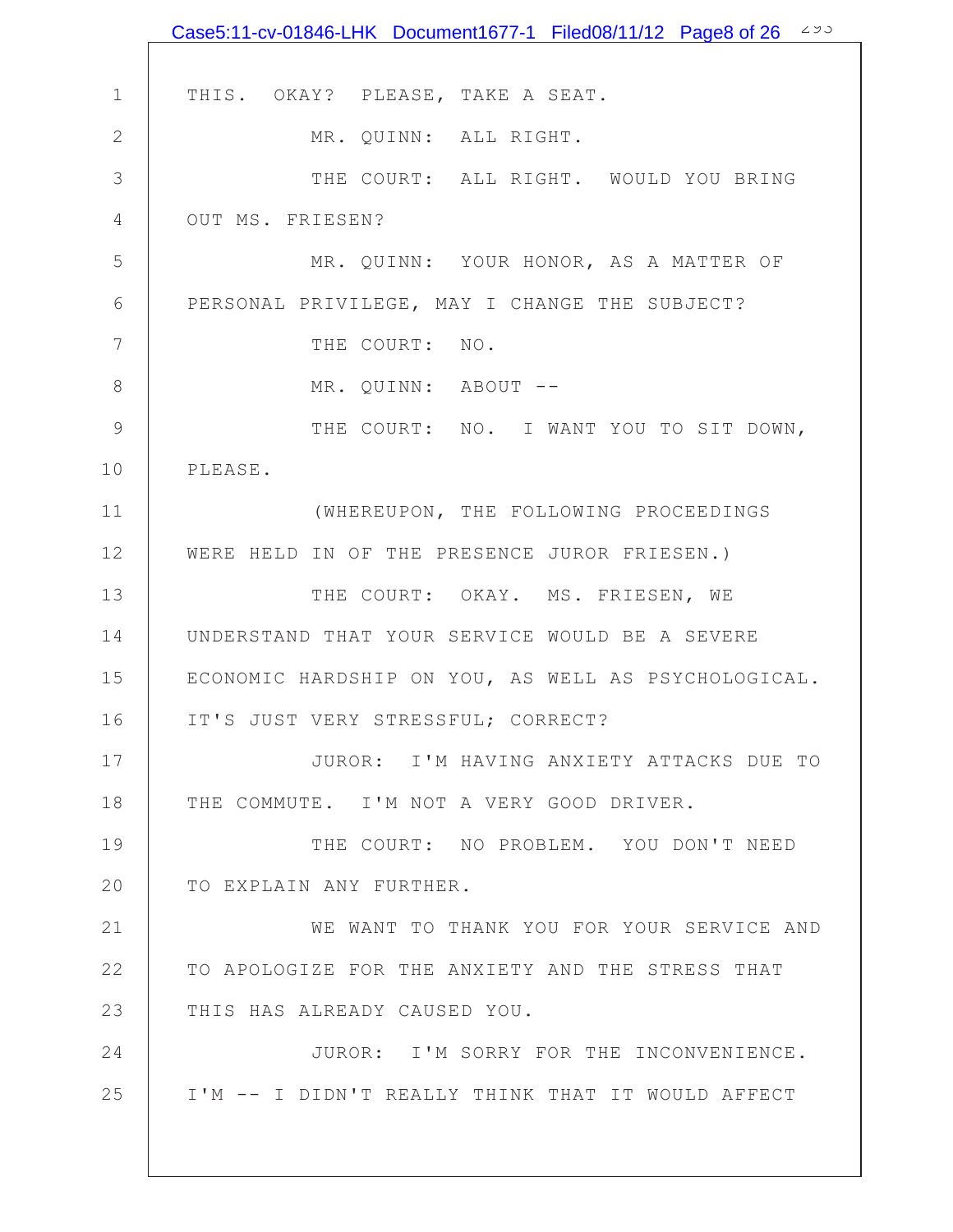|               | Case5:11-cv-01846-LHK Document1677-1 Filed08/11/12 Page9 of 26 340 |
|---------------|--------------------------------------------------------------------|
|               |                                                                    |
| $\mathbf 1$   | YOUR HONOR, IS THAT THE F700 -- THAT SAMSUNG COPIED                |
| 2             | THE IPHONE WITH THE F700.                                          |
| 3             | THAT WAS MADE -- THAT WAS STATED TO THE                            |
| 4             | JURY, I READ IT, YOUR HONOR.                                       |
| 5             | AND THE F700 IS THE PHONE THAT WAS                                 |
| 6             | RELEASED BASED ON THE DEVELOPMENT DOCUMENTS YOUR                   |
| 7             | HONOR EXCLUDED US FROM USING.                                      |
| 8             | SO I SUBMIT HE'S OPENED THE DOOR NOW.                              |
| $\mathcal{G}$ | HE'S ACCUSED THIS PHONE OF COPYING THE IPHONE IN                   |
| 10            | THIS SLIDE, YOUR HONOR.                                            |
| 11            | AND THE DOCUMENTS THAT, THAT SHOW THE                              |
| 12            | DEVELOPMENT OF THIS VERY PHONE, THE F700, ARE THOSE                |
| 13            | DOCUMENTS THAT PREDATE THE IPHONE THAT SHOW THAT                   |
| 14            | EXACT SAME FRONT FACE, YOUR HONOR.                                 |
| 15            | SO I WOULD SUBMIT HE'S OPENED THIS DOOR                            |
| 16            | AND WE HAVE TO BE ABLE TO REBUT IT.                                |
| 17            | MR. MCELHINNY: MAY I?                                              |
| 18            | THAT'S A NICE TRY, BUT WHAT I SAID WAS                             |
| 19            | THESE WERE THE PHONES THAT WERE RELEASED AFTER THE                 |
| 20            | IPHONE.                                                            |
| 21            | I DIDN'T ACCUSE ANY OF THOSE BECAUSE I                             |
| 22            | SAID THEN WE GOT THE ONE, THE S900, THE NEXT SLIDE,                |
| 23            | WHICH I SAID WAS THE IPHONE CLONE.                                 |
| 24            | THAT'S WHERE WE STARTED ACCUSING THEM OF                           |
| 25            | INFRINGEMENT.                                                      |
|               |                                                                    |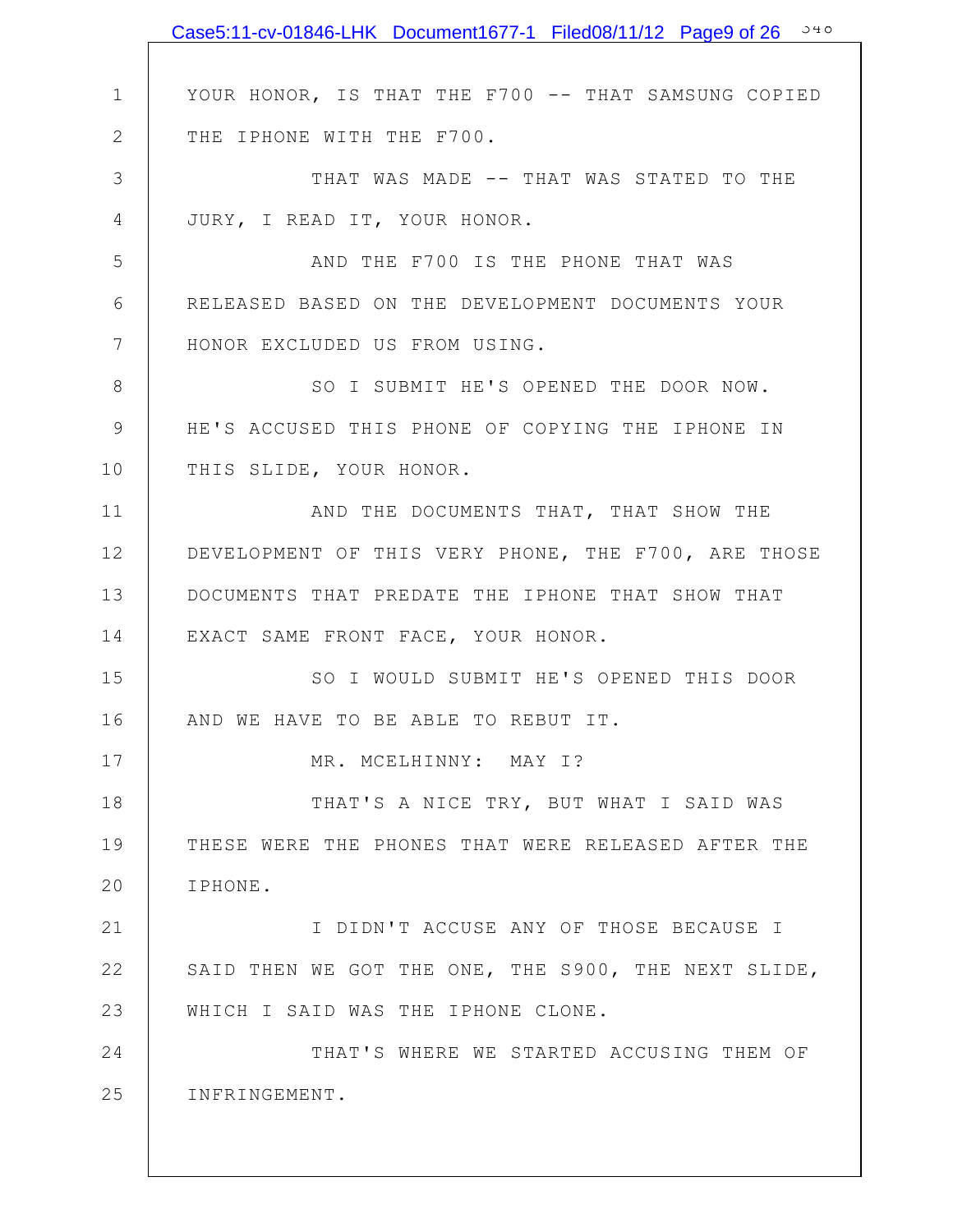|                | Case5:11-cv-01846-LHK Document1677-1 Filed08/11/12 Page10 of 26 349 |
|----------------|---------------------------------------------------------------------|
|                |                                                                     |
| $\mathbf 1$    | IF YOU GO BACK AGAIN -- WE HAVEN'T                                  |
| 2              | ACCUSED -- IF YOU GO BACK ONE, PLEASE.                              |
| 3              | NONE OF THOSE ARE INFRINGING. WE SAID                               |
| 4              | THEY CAME OUT AFTER AND THEN WE GOT TO THE                          |
| 5              | INFRINGING PHONES.                                                  |
| 6              | MR. VERHOEVEN: THE CLEAR IMPLICATION TO                             |
| 7              | THE JURY, IF WE GO BACK TO SLIDE -- GO BACK,                        |
| 8              | PLEASE, TO THE PREVIOUS SLIDE, 23.                                  |
| $\overline{9}$ | THE TIMELINE OF SAMSUNG PHONES BEFORE THE                           |
| 10             | SMARTPHONE. THEY SHOW A BUNCH OF DIFFERENT LOOKING                  |
| 11             | PHONES.                                                             |
| 12             | NEXT SLIDE, PLEASE, 24.                                             |
| 13             | TIMELINE AFTER, THEY ALL HAVE THESE BIG                             |
| 14             | SCREENS.                                                            |
| 15             | THE F700, YOUR HONOR, WAS DEVELOPED --                              |
| 16             | THE ONE THAT LOOKS THE MOST LIKE THIS PHONE, YOUR                   |
| 17             | HONOR, WAS DEVELOPED BEFORE THE IPHONE WAS EVER                     |
| 18             | ANNOUNCED AND WE SHOULD BE ABLE -- IN FAIRNESS --                   |
| 19             | THE COURT: ALL RIGHT. I'VE ALREADY                                  |
| 20             | RULED ON THIS OBJECTION.                                            |
| 21             | MR. VERHOEVEN: OKAY.                                                |
| 22             | THE COURT: YOU'VE MADE YOUR RECORD AND                              |
| 23             | THE OBJECTION IS OVERRULED.                                         |
| 24             | MR. JACOBS: QUICK HOUSEKEEPING MATTER,                              |
| 25             | YOUR HONOR.                                                         |
|                |                                                                     |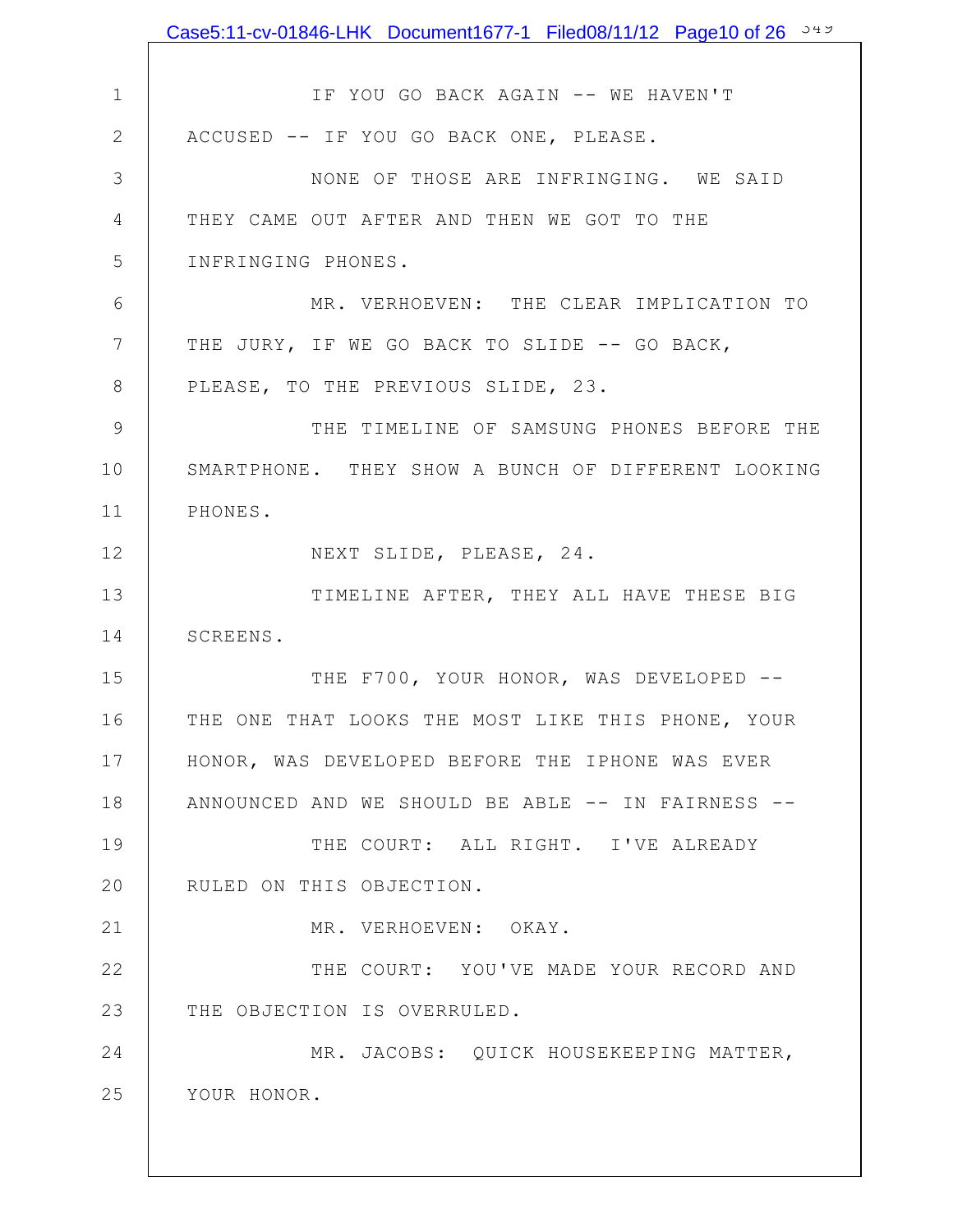|             | Case5:11-cv-01846-LHK Document1677-1 Filed08/11/12 Page11 of 26 556 |                         |
|-------------|---------------------------------------------------------------------|-------------------------|
| $\mathbf 1$ | UNITED STATES DISTRICT COURT                                        |                         |
| 2           | NORTHERN DISTRICT OF CALIFORNIA                                     |                         |
| 3           | SAN JOSE DIVISION                                                   |                         |
| 4           |                                                                     |                         |
| 5           |                                                                     |                         |
| 6           | APPLE INC., A CALIFORNIA ) C-11-01846 LHK<br>CORPORATION,           |                         |
| 7           | PLAINTIFF,                                                          | SAN JOSE, CALIFORNIA    |
| 8           | VS.                                                                 | AUGUST 3, 2012          |
| $\mathsf 9$ | SAMSUNG ELECTRONICS CO.,                                            | VOLUME                  |
| 10          | LTD., A KOREAN BUSINESS<br>ENTITY; SAMSUNG                          | ) PAGES 556-930         |
| 11          | ELECTRONICS AMERICA,<br>INC., A NEW YORK                            |                         |
| 12          | CORPORATION; SAMSUNG<br>TELECOMMUNICATIONS                          |                         |
| 13          | AMERICA, LLC, A DELAWARE<br>LIMITED LIABILITY                       |                         |
| 14          | COMPANY,                                                            |                         |
| 15          | DEFENDANTS.                                                         |                         |
| 16          | TRANSCRIPT OF PROCEEDINGS                                           |                         |
| 17          | BEFORE THE HONORABLE LUCY H. KOH<br>UNITED STATES DISTRICT JUDGE    |                         |
| 18          |                                                                     |                         |
| 19          |                                                                     |                         |
| 20          | APPEARANCES ON NEXT PAGE                                            |                         |
| 21          |                                                                     |                         |
| 22          |                                                                     |                         |
| 23          | OFFICIAL COURT REPORTER: LEE-ANNE SHORTRIDGE, CSR, CRR              | CERTIFICATE NUMBER 9595 |
| 24          |                                                                     |                         |
| 25          |                                                                     |                         |
|             |                                                                     |                         |
|             |                                                                     |                         |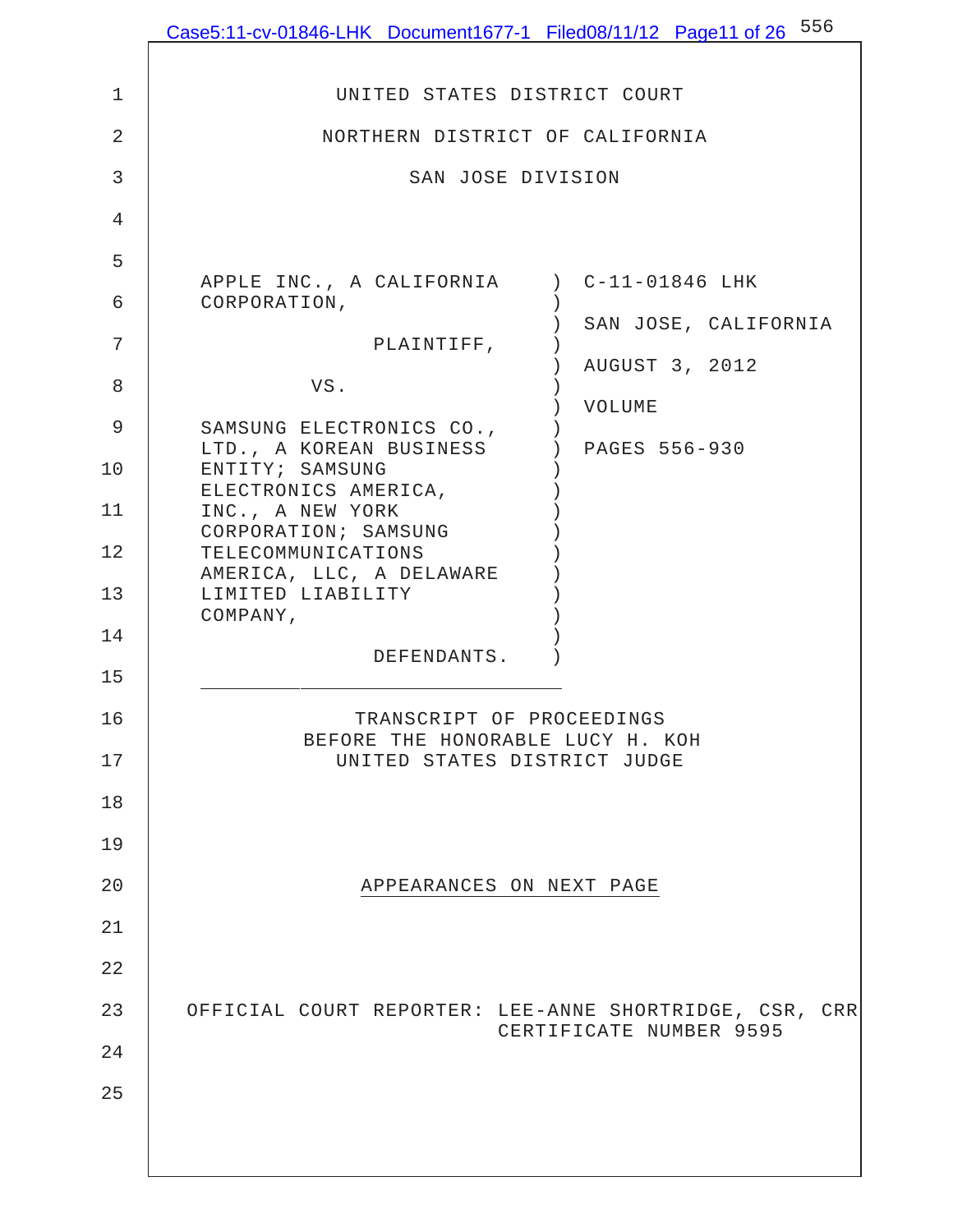|                | Case5:11-cv-01846-LHK Document1677-1 Filed08/11/12 Page12 of 26 575 |
|----------------|---------------------------------------------------------------------|
|                |                                                                     |
| 1              | IS REAL. OF OUR 34 POTENTIAL JURORS WHO WERE VOIR                   |
| $\overline{2}$ | DIRED ON MONDAY, 18 ADMITTED SOME EXPOSURE TO                       |
| 3              | PRETRIAL PUBLICITY.                                                 |
| 4              | OF OUR NINE SEATED JURORS, FOUR ADMITTED                            |
| 5              | TO EXPOSURE TO SOME PRETRIAL PUBLICITY.                             |
| 6              | SO THIS WAS A REAL AND POSSIBLE DANGER                              |
| 7              | THAT SAMSUNG AND QUINN, EMANUEL MADE THE DECISION                   |
| 8              | TO TAKE THE RISK OF TAINTING THE JURY.                              |
| 9              | AT THE TIME THAT MR. QUINN REQUESTED YET                            |
| 10             | ANOTHER RECONSIDERATION OF THE MULTIPLE RULINGS OF                  |
| 11             | THE COURT, THE PARTIES HAD BRIEFED AT LEAST THE                     |
| 12             | SONY-STYLE ISSUE NO LESS THAN SIX TIMES, SIX TIMES,                 |
| 13             | AND ON TUESDAY MORNING, I MADE IT ABSOLUTELY CLEAR                  |
| 14             | THAT I WAS NOT GOING TO RECONSIDER THAT RULING.                     |
| 15             | YET MR. QUINN LEFT THIS COURTROOM AND                               |
| 16             | DELIBERATELY AND WILLFULLY, WITH SAMSUNG, ISSUED A                  |
| 17             | PRESS RELEASE TO HIGHLIGHT EVIDENCE THAT THEY BOTH                  |
| 18             | KNEW WAS EXCLUDED AND WAS INADMISSIBLE IN THIS                      |
| 19             | TRIAL.                                                              |
| 20             | AND THE LINK TO THE EXCLUDED                                        |
| 21             | DEMONSTRATIVES IN THE PRESS RELEASE WAS A WILLFUL                   |
| 22             | AND DELIBERATE ATTEMPT TO FURTHER PROPAGATE THAT                    |
| 23             | EXCLUDED EVIDENCE THE DAY AFTER A JURY HAD BEEN                     |
| 24             | IMPANELED.                                                          |
| 25             | THIS IS AN UNFORTUNATE SITUATION, BUT I                             |
|                |                                                                     |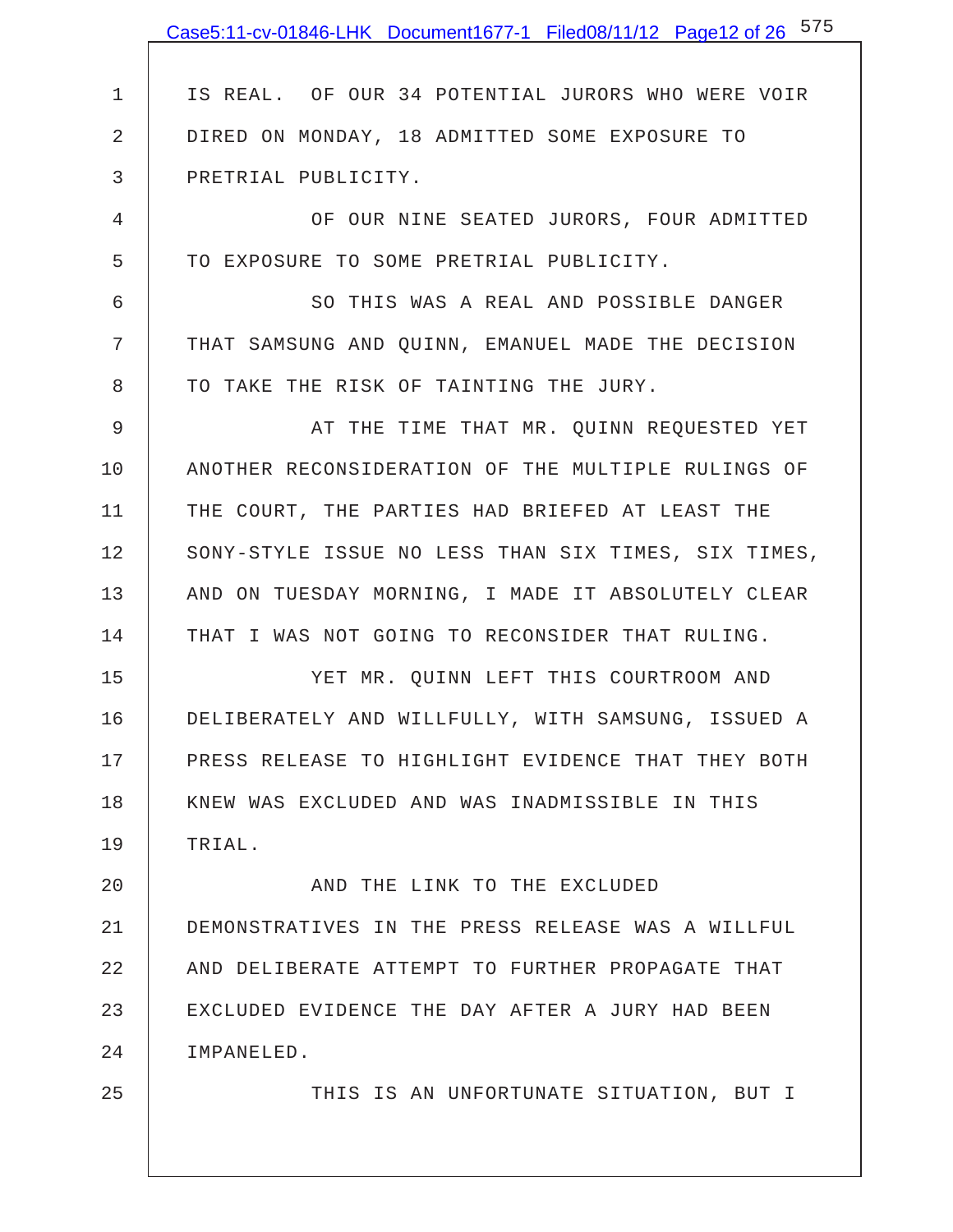|              | Case5:11-cv-01846-LHK Document1677-1 Filed08/11/12 Page13 of 26 576 |
|--------------|---------------------------------------------------------------------|
|              |                                                                     |
| $\mathbf{1}$ | DON'T WANT ANYONE TO LOSE SIGHT OF THE FACT THAT                    |
| 2            | THIS IS A SITUATION OF SAMSUNG AND QUINN, EMANUEL'S                 |
| 3            | OWN MAKING.                                                         |
| 4            | HAD SAMSUNG TIMELY COMPLIED WITH ITS                                |
| 5            | DISCOVERY OBLIGATIONS, THERE WOULD BE NO EXCLUSION.                 |
| 6            | BOTH JUDGE GREWAL AND I HAVE HELD BOTH                              |
| 7            | PARTIES TO THE SAME STANDARD. APPLE'S UNTIMELY                      |
| 8            | DISCOVERY AND THEORIES HAVE EQUALLY BEEN EXCLUDED                   |
| 9            | FROM THIS TRIAL.                                                    |
| 10           | I WILL NOT LET ANY THEATRICS OR ANY SIDE                            |
| 11           | SHOW DISTRACT US FROM WHAT WE ARE HERE TO DO, WHICH                 |
| 12           | IS TO FAIRLY AND EFFICIENTLY TRY THIS CASE.                         |
| 13           | WHEN THE JURY IS HERE, WE'RE GOING TO DO                            |
| 14           | OUR BEST TO MAKE THE MOST OF THEIR TIME, WHETHER                    |
| 15           | THAT MEANS READING JURY INSTRUCTIONS AT 4:30 ON                     |
| 16           | MONDAY AFTERNOON OR CALLING A WITNESS DURING THE                    |
| 17           | LAST FEW MINUTES OF THE DAY ON TUESDAY.                             |
| 18           | NOW, I HOPE THAT ALL PARTIES AND LAWYERS                            |
| 19           | IN THIS CASE WHO ARE SUPPOSED TO BE OFFICERS OF THE                 |
| 20           | COURT WILL RESPECT THE UNITED STATES JUSTICE SYSTEM                 |
| 21           | AND OUR JURY TRIAL PROCESS.                                         |
| 22           | NOW, WOULD YOU PLEASE BRING IN THE JURY,                            |
| 23           | AND WHATEVER RECONSIDERATIONS AND OBJECTIONS TO                     |
| 24           | EVIDENCE, WE'RE GOING TO DO IT ON YOUR TIME.                        |
| 25           | MR. LEE: YOUR HONOR, BEFORE THE JURY IS                             |
|              |                                                                     |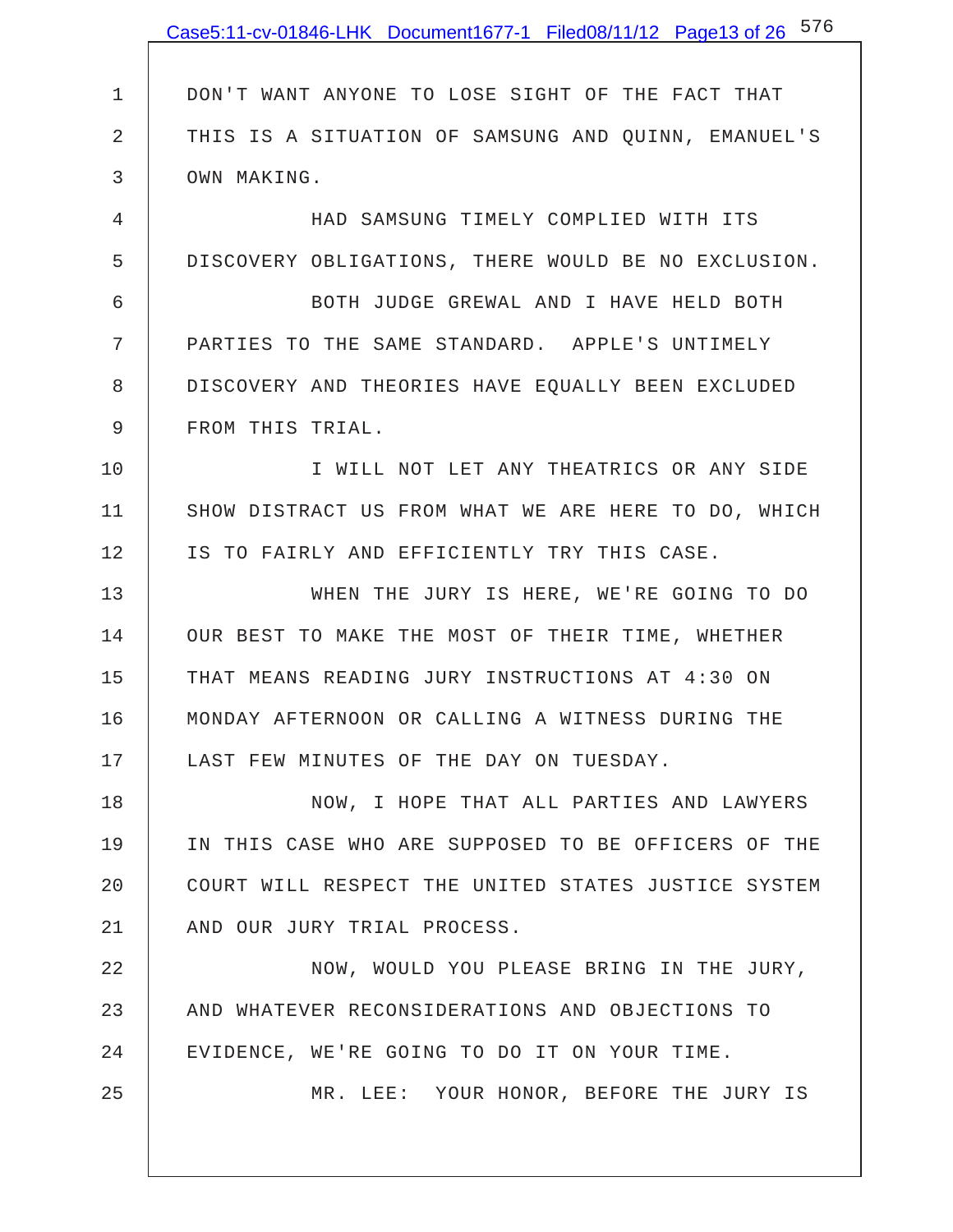|                | Case5:11-cv-01846-LHK Document1677-1 Filed08/11/12 Page14 of 26 $^{931}$          |
|----------------|-----------------------------------------------------------------------------------|
| $\mathbf 1$    | UNITED STATES DISTRICT COURT                                                      |
| $\overline{2}$ | NORTHERN DISTRICT OF CALIFORNIA                                                   |
| 3              | SAN JOSE DIVISION                                                                 |
| 4              |                                                                                   |
| 5              |                                                                                   |
| 6              | APPLE INC., A CALIFORNIA ) C-11-01846 LHK<br>CORPORATION,                         |
| 7              | SAN JOSE, CALIFORNIA<br>PLAINTIFF,                                                |
| 8              | AUGUST 6, 2012<br>VS.                                                             |
| 9              | VOLUME 4<br>SAMSUNG ELECTRONICS CO.,                                              |
| 10             | ) PAGES 931-1296<br>LTD., A KOREAN BUSINESS<br>ENTITY; SAMSUNG                    |
| 11             | ELECTRONICS AMERICA,<br>INC., A NEW YORK                                          |
| 12             | CORPORATION; SAMSUNG<br>TELECOMMUNICATIONS                                        |
| 13             | AMERICA, LLC, A DELAWARE<br>LIMITED LIABILITY<br>COMPANY,                         |
| 14             | DEFENDANTS.                                                                       |
| 15             |                                                                                   |
| 16             | TRANSCRIPT OF PROCEEDINGS<br>BEFORE THE HONORABLE LUCY H. KOH                     |
| 17             | UNITED STATES DISTRICT JUDGE                                                      |
| 18             |                                                                                   |
| 19             |                                                                                   |
| 20             | APPEARANCES ON NEXT PAGE                                                          |
| 21             |                                                                                   |
| 22             |                                                                                   |
| 23             | OFFICIAL COURT REPORTER: LEE-ANNE SHORTRIDGE, CSR, CRR<br>CERTIFICATE NUMBER 9595 |
| 24             | IRENE RODRIGUEZ, CSR, CRR<br>CERTIFICATE NUMBER 8074                              |
| 25             |                                                                                   |
|                |                                                                                   |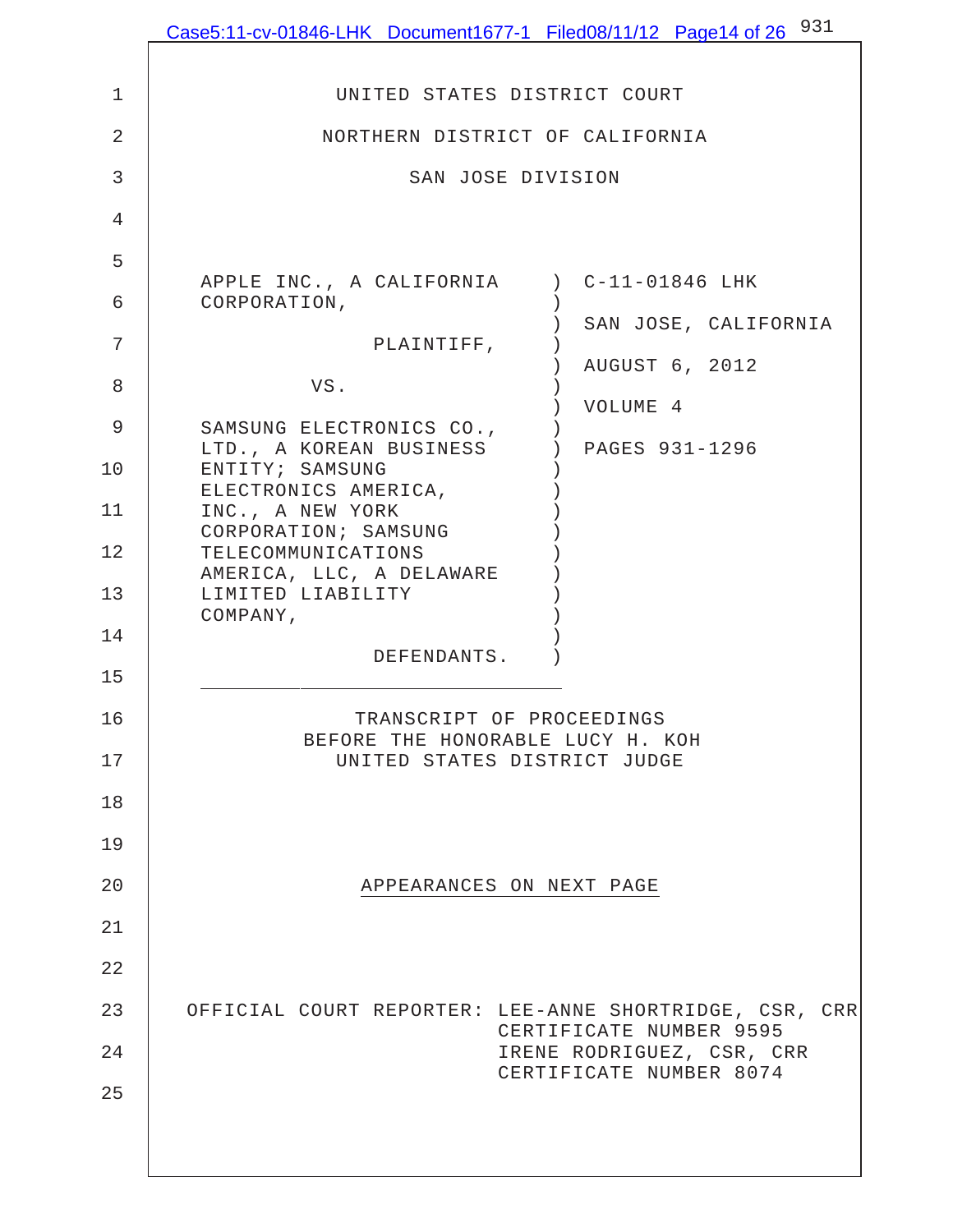|             | Case5:11-cv-01846-LHK Document1677-1 Filed08/11/12 Page15 of 26 $^{1032}$ |
|-------------|---------------------------------------------------------------------------|
|             |                                                                           |
| $\mathbf 1$ | DIDN'T GET REMOVED FROM THE BINDER, YOUR HONOR.                           |
| 2           | THE COURT: OKAY, FINE.                                                    |
| 3           | MR. VERHOEVEN: BUT -- OKAY.                                               |
| 4           | THE COURT: OKAY. SO THAT TAKES CARE OF                                    |
| 5           | THOSE TWO. I JUST WANT TO MAKE SURE WE DON'T HAVE                         |
| 6           | ANY OF THESE ISSUES OUTSTANDING.                                          |
| 7           | SO I WILL GO BACK AND LOOK AT THE F700.                                   |
| 8           | WHAT ELSE? IS THERE ANYTHING ELSE AS                                      |
| 9           | $TO$ --                                                                   |
| 10          | MR. VERHOEVEN: I JUST WANTED TO SAY ONE                                   |
| 11          | THING REALLY BRIEFLY ON THE F700, YOUR HONOR.                             |
| 12          | THE COURT: YES.                                                           |
| 13          | MR. VERHOEVEN: BECAUSE IF YOU LOOK AT                                     |
| 14          | JUDGE GREWAL'S ORDER, I THINK IT MIGHT BE HELPFUL                         |
| 15          | TO ALSO LOOK AT THE PROPOSED ORDER THAT WAS                               |
| 16          | SUBMITTED BY APPLE. IT DOES LIST THE F700, YOUR                           |
| 17          | HONOR, SO YOU SHOULD KNOW THAT, ALTHOUGH THAT IS                          |
| 18          | NOT IN THE GREWAL ORDER. I JUST THOUGHT THAT MIGHT                        |
| 19          | BE HELPFUL FOR YOUR HONOR.                                                |
| 20          | THE COURT: OKAY.                                                          |
| 21          | MR. VERHOEVEN: BUT, SECONDLY, THE                                         |
| 22          | PROPOSED ORDER, WHICH I THINK JUDGE GREWAL INTENDED                       |
| 23          | TO ADOPT, IS TALKING ABOUT EXCLUSION FOR PURPOSES                         |
| 24          | OF ARGUMENT THAT THE '087 IS ANTICIPATED OR                               |
| 25          | RENDERED OBVIOUS.                                                         |
|             |                                                                           |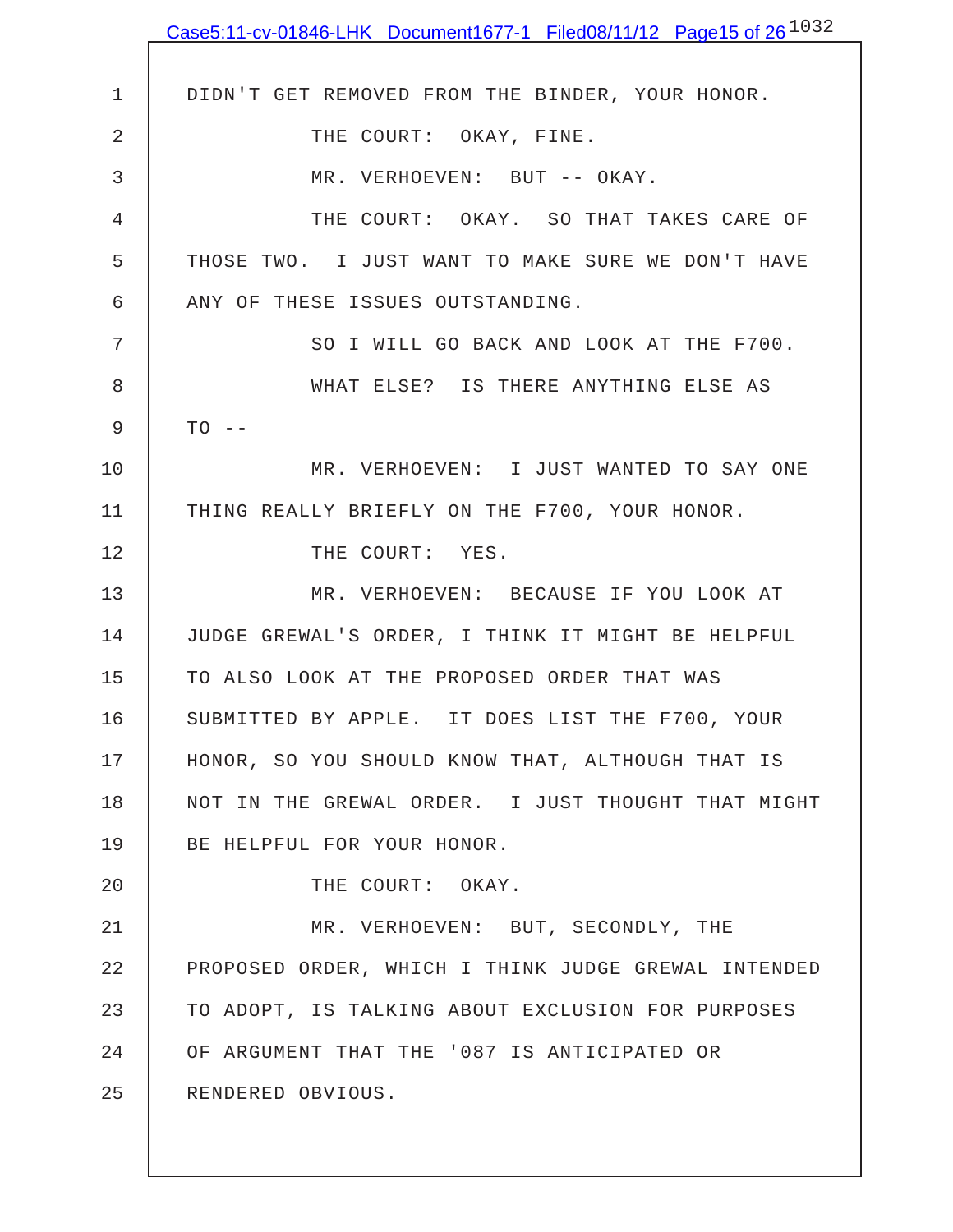1 2 3 4 5 6 7 8 9 10 AND MY -- I JUST WANT TO CLARIFY FOR YOUR HONOR, MY CROSS ON THIS SUBJECT WOULD NOT DEAL WITH THAT SUBJECT AT ALL. IT WOULD BE THAT THIS WITNESS HAS SAID THE F700 IS A DESIGN ALTERNATIVE. IT'S A NON-INFRINGING, IT DOES NOT -- IT IS NOT SUBSTANTIALLY SIMILAR AND I INTEND TO SAY -- TO THE OPPOSITE OF WHAT THIS IS TALKING ABOUT AND SAY THIS IS A NON-INFRINGING DESIGN. IT'S NOT GOING TO BE THE ARGUMENT THAT THIS IS A PIECE OF PRIOR ART THAT INVALIDATES OR IS OBVIOUS.

11 12 13 14 15 SO THE PURPOSE FOR WHICH I WOULD INTEND TO USE THIS ON CROSS WOULD BE TO SHOW, TO CONTRAST WHAT THIS WITNESS HAS SAID IS A NON-INFRINGING DESIGN AGAINST WHAT HE HAS SAID ARE INFRINGING DESIGNS FOR PURPOSES OF IMPEACHMENT.

16 17 18 19 20 21 22 23 24 25 THE COURT: ALL RIGHT. I UNDERSTAND. MR. VERHOEVEN: THANK YOU, YOUR HONOR. THE COURT: AND YOUR POSITION IS THAT IT WAS EXCLUDED FOR EVERYTHING, NOT JUST INVALIDITY? MS. KREVANS: YES, YOUR HONOR. AND THE REASON FOR THAT POSITION IS THE BASIS FOR JUDGE GREWAL'S ORDER WAS -- NOT THAT THERE WAS SOMETHING WRONG WITH WHAT WAS IN THE EXPERT REPORT NECESSARILY, ABOUT YOU THAT WHAT WAS IN THE EXPERT REPORT RELATED TO THINGS THAT HAD NEVER BEEN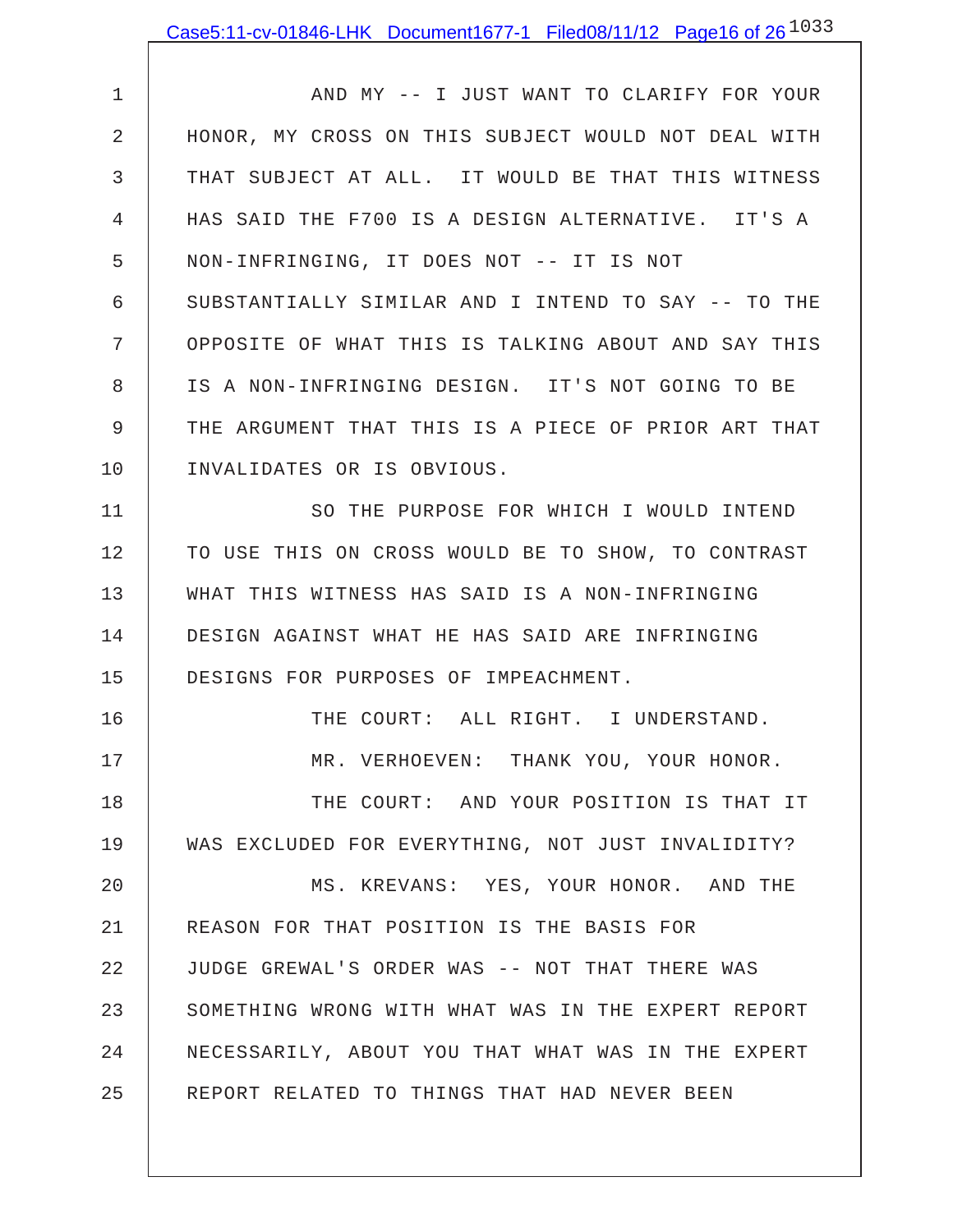|              | Case5:11-cv-01846-LHK Document1677-1 Filed08/11/12 Page17 of 26 $^{1034}$ |
|--------------|---------------------------------------------------------------------------|
|              |                                                                           |
| $\mathbf{1}$ | DISCLOSED IN RESPONSE TO CONTENTION                                       |
| 2            | INTERROGATORIES. AND BECAUSE THAT WAS A BASIS FOR                         |
| 3            | EXCLUSION, IT APPLIES TO TRYING TO GET THE SAME                           |
| 4            | THING IN THROUGH OTHER WAYS.                                              |
| 5            | THERE IS NO OTHER RELEVANCE TO THIS PHONE                                 |
| 6            | BECAUSE IT'S NOT AN ACCUSED PRODUCT, AND IT'S NOT                         |
| 7            | SOMETHING THAT WAS IN THE DEVELOPMENT OF ANY                              |
| 8            | ACCUSED PRODUCT AND THE INDEPENDENT DEVELOPMENT                           |
| 9            | THEORY HAS BEEN STRUCK.                                                   |
| 10           | I DO WANT TO RAISE WITH YOUR HONOR --                                     |
| 11           | THE COURT: YEAH.                                                          |
| 12           | MS. KREVANS: THESE ARE NOT THE ONLY                                       |
| 13           | ISSUES THAT MAY COME UP DURING CROSS-EXAMINATION.                         |
| 14           | IF I CAN FIND IT IN THIS BIG STACK OF PAPER, AMONG                        |
| 15           | THE EXHIBITS THAT WERE GIVEN TO US AS POTENTIAL                           |
| 16           | CROSS EXHIBITS FOR MR. BRESSLER BY SAMSUNG, THERE                         |
| 17           | IS A LONG LIST OF EXHIBITS WHICH WE THINK ARE                             |
| 18           | OBJECTIONABLE BECAUSE THEY ARE DOCUMENTS AND                              |
| 19           | DEMONSTRATIVES DESIGNED TO INTRODUCE INTO THE CASE,                       |
| 20           | THROUGH CROSS, NON-INFRINGEMENT THEORIES THAT HAVE                        |
| 21           | BEEN STRUCK BY JUDGE GREWAL AND THAT ORDER IS                             |
| 22           | FINAL.                                                                    |
| 23           | THE -- AND BECAUSE YOUR HONOR DENIED THE                                  |
| 24           | MOTION FOR RECONSIDERATION, YOUR HONOR MAY RECALL                         |
| 25           | IN THEIR RESPONSES TO THE CONTENTION                                      |
|              |                                                                           |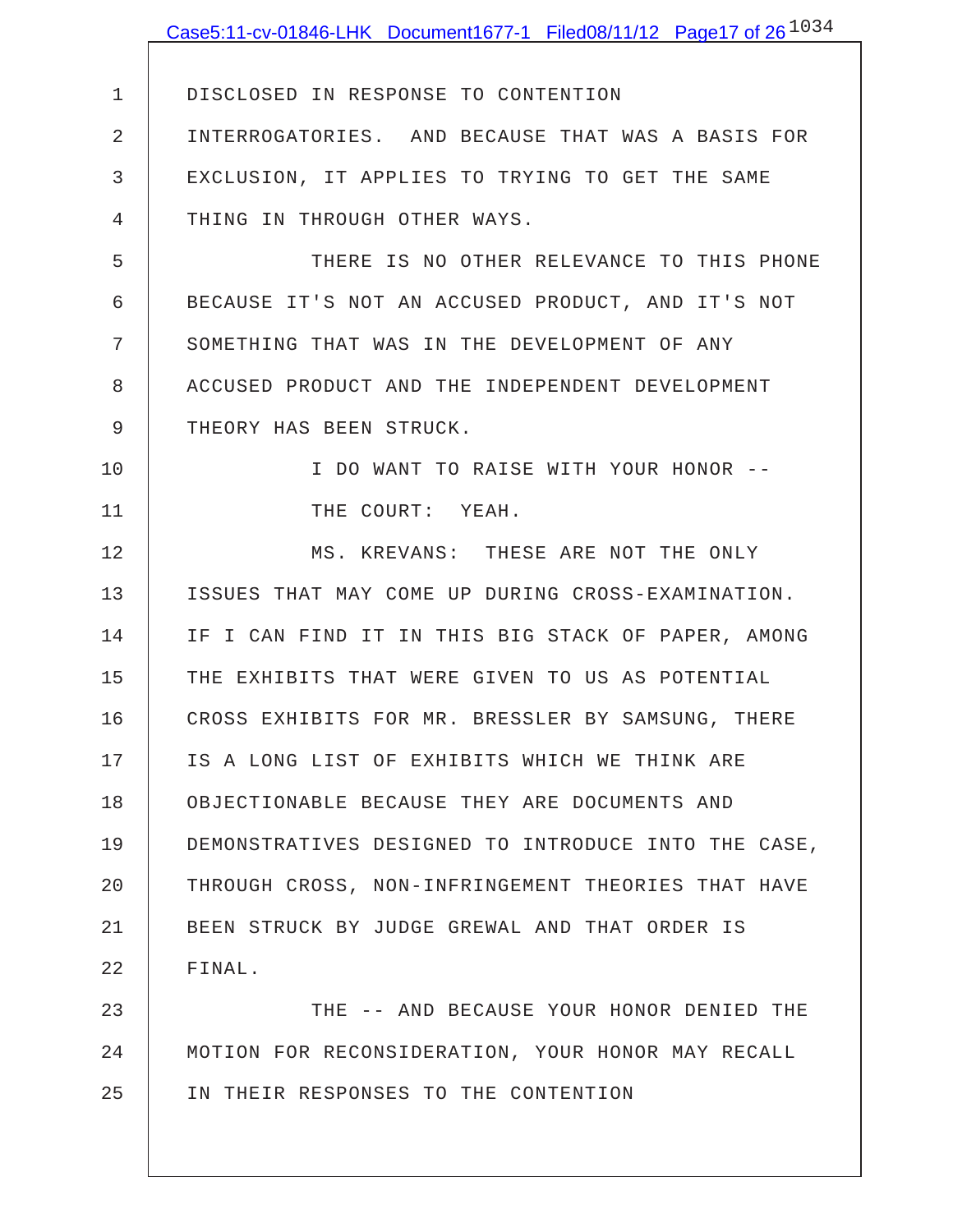|             | Case5:11-cv-01846-LHK Document1677-1 Filed08/11/12 Page18 of 26 <sup>1035</sup> |
|-------------|---------------------------------------------------------------------------------|
|             |                                                                                 |
| $\mathbf 1$ | INTERROGATORIES ABOUT THE BASIS FOR                                             |
| 2           | NON-INFRINGEMENT IN THIS CASE, SAMSUNG GAVE A                                   |
| 3           | BOILERPLATE ANSWER TO EVERY -- WITH RESPECT TO                                  |
| 4           | EVERY DEVICE.                                                                   |
| 5           | THE COURT: JUST GIVE ME THE NUMBER.                                             |
| 6           | WHAT'S THE NUMBER? ARE YOU REFERRING TO A                                       |
| 7           | DEMONSTRATIVE NUMBER?                                                           |
| 8           | MS. KREVANS: IT'S MANY, MANY NUMBERS.                                           |
| 9           | DO YOU HAVE THE LIST OF WHICH DEMONSTRATIVES IT                                 |
| 10          | APPLIES TO?                                                                     |
| 11          | IT IS -- IT'S UNFORTUNATELY A LONG LIST.                                        |
| 12          | IN PART IT'S PHOTOS, SO IT IS SDX 3756, 3757, 3760,                             |
| 13          | $3761 - -$                                                                      |
| 14          | THE COURT: SO THAT WAS NEVER IN YOUR                                            |
| 15          | OBJECTIONS?                                                                     |
| 16          | MS. KREVANS: WE JUST GOT THESE AND WE                                           |
| 17          | HAVE OBJECTED ON THIS BASIS.                                                    |
| 18          | BUT THESE ARE NOT OBJECTIONS THAT WE'VE                                         |
| 19          | $AGREED TO$ --                                                                  |
| 20          | MR. VERHOEVEN: YOUR HONOR, THEY HAD                                             |
| 21          | THESE SLIDES AND THIS IS, AGAIN, THE FIRST TIME                                 |
| 22          | WE'RE HEARING ABOUT THIS. THIS IS                                               |
| 23          | CROSS-EXAMINATION OF A WITNESS AND, YOU KNOW,                                   |
| 24          | THERE'S A DIFFERENCE BETWEEN CROSS-EXAMINING A                                  |
| 25          | WITNESS ON HIS OPINIONS AND OFFERING AN EXPERT AND                              |
|             |                                                                                 |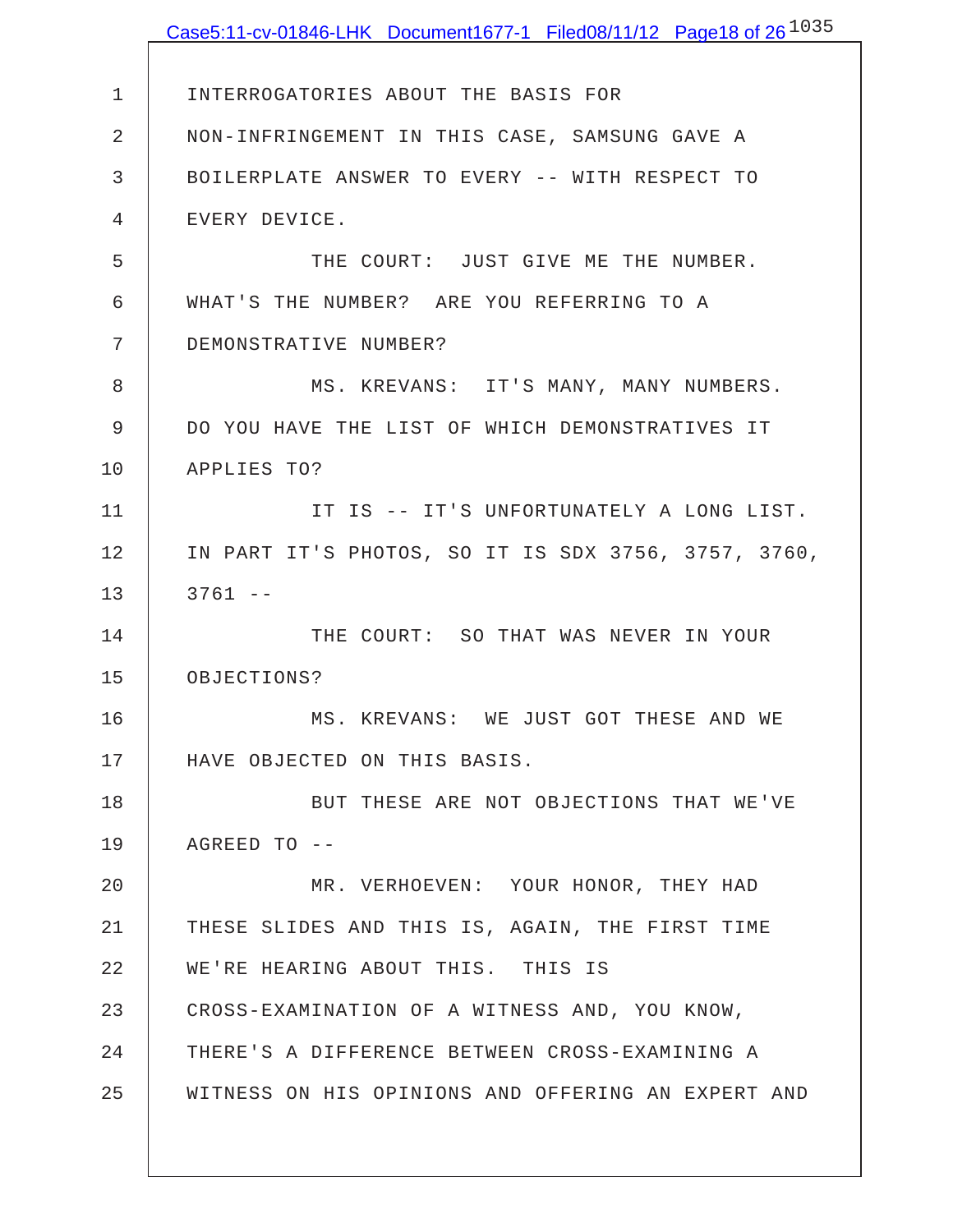|             | Case5:11-cv-01846-LHK Document1677-1 Filed08/11/12 Page19 of 26 <sup>1036</sup> |
|-------------|---------------------------------------------------------------------------------|
|             |                                                                                 |
| $\mathbf 1$ | THE DISCLOSURE REQUIREMENTS FOR AN EXPERT. I'M                                  |
| 2           | ENTITLED TO CROSS-EXAMINE THIS WITNESS AS TO HIS                                |
| 3           | OPINIONS AND TO CHALLENGE HIS CONTENTIONS WITH                                  |
| 4           | RESPECT TO INFRINGEMENT AND POINT OUT TO THE JURY                               |
| 5           | DIFFERENCES.                                                                    |
| 6           | MS. KREVANS: YOUR HONOR, THIS IS --                                             |
| 7           | MR. VERHOEVEN: THAT --                                                          |
| 8           | THE COURT: I DON'T EVEN SEE THE NUMBERS                                         |
| $\mathsf 9$ | IN THE CROSS-EXAMINATION BINDER THAT YOU'VE JUST                                |
| 10          | LISTED.                                                                         |
| 11          | MR. VERHOEVEN: WE WENT THROUGH THIS                                             |
| 12          | WHOLE PROCESS, YOUR HONOR, SO WE WOULDN'T HAVE TO                               |
| 13          | HAVE, YOU KNOW, JUMBLING AROUND WITH ALL THESE                                  |
| 14          | OBJECTIONS. WE'VE BEEN THROUGH THIS PROCESS. THEY                               |
| 15          | HAVEN'T OBJECTED. YOUR HONOR HAS ALREADY RULED ON                               |
| 16          | THE OBJECTIONS THEY'VE RAISED.                                                  |
| 17          | YOU KNOW, WE'LL NEVER GET DONE WITH THIS                                        |
| 18          | TRIAL IF WE HAVE TO DO THIS FOR EVERY SINGLE SLIDE.                             |
| 19          | MS. KREVANS: YOUR HONOR, THIS LIST                                              |
| 20          | CONTINUES. IT'S THE SAME OBJECTION FOR MANY OF THE                              |
| 21          | SLIDES AND THIS IS NOT ABOUT SOME ISSUE ABOUT                                   |
| 22          | EXPERT REPORTS.                                                                 |
| 23          | THIS IS ABOUT CONTENTIONS. JUDGE GREWAL                                         |
| 24          | HAS ALREADY RULED, AND YOUR HONOR HAS ALREADY                                   |
| 25          | AFFIRMED --                                                                     |
|             |                                                                                 |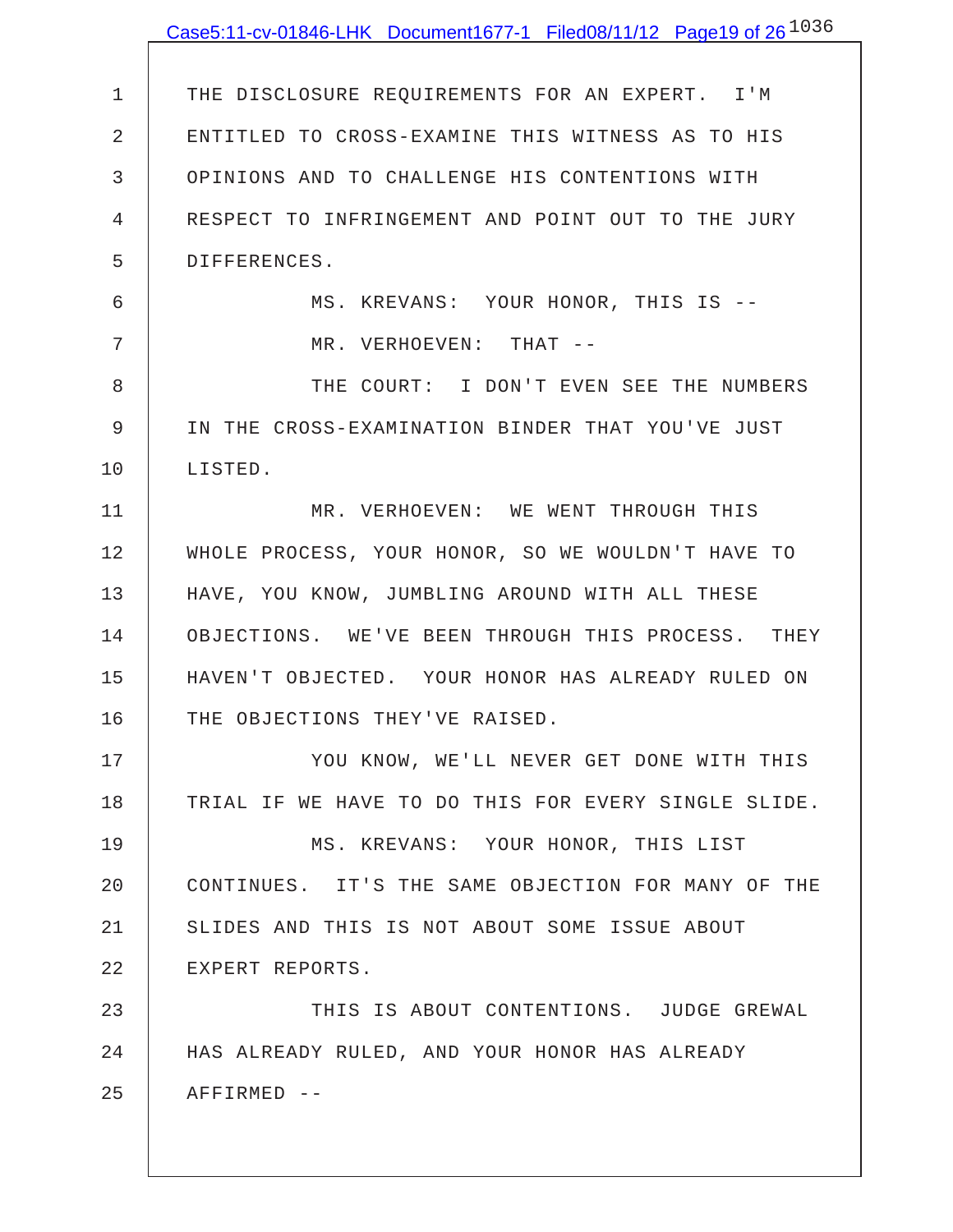|    | Case5:11-cv-01846-LHK Document1677-1 Filed08/11/12 Page20 of 26 <sup>1037</sup> |
|----|---------------------------------------------------------------------------------|
|    |                                                                                 |
| 1  | THE COURT: WELL, I JUST WANT THE NUMBER,                                        |
| 2  | AND THE NUMBER THAT YOU GAVE ME, I'M NOT SEEING IT                              |
| 3  | IF IN THE BINDERS.                                                              |
| 4  | MS. KREVANS: 1545 IS YOUR HONOR'S RULING                                        |
| 5  | DENYING --                                                                      |
| 6  | THE COURT: NO, NO. I WANT THE EXHIBITS                                          |
| 7  | THAT YOU ARE OBJECTING TO.                                                      |
| 8  | MS. KREVANS: OH. THESE ARE THEIR --                                             |
| 9  | THE COURT: I JUST WANT THE NUMBERS. I                                           |
| 10 | DON'T SEE THEM IN YOUR MULTIPLE BRIEFINGS ON THESE                              |
| 11 | EXHIBITS. I DON'T SEE THEM.                                                     |
| 12 | MS. KREVANS: THESE HAVE NOT BEEN IN THAT                                        |
| 13 | SERIES OF MULTIPLE BRIEFINGS, YOUR HONOR. THE                                   |
| 14 | OBJECTIONS ON THE CROSS-EXHIBITS WERE NEVER RULED                               |
| 15 | UPON BECAUSE THEY CAME LATER THAN THE LEST. SO                                  |
| 16 | THERE'S A LONG LIST OF SLIDES HERE IN WHICH -- AND                              |
| 17 | I HAVE A COPY OF THE SLIDES.                                                    |
| 18 | THE COURT: I HAVE THE DEFENSE                                                   |
| 19 | CROSS-EXHIBITS. JUST GIVE ME THE NUMBER.                                        |
| 20 | MS. KREVANS: OKAY. IT'S, THEY'RE ALL,                                           |
| 21 | THESE ARE ALL IN THE SDX, SO I SHOULD SAY THEY ARE                              |
| 22 | DEMONSTRATIVES, AND THEY ARE THE NUMBERS I READ,                                |
| 23 | AND IN ADDITION, 3764 THROUGH --                                                |
| 24 | THE COURT: I JUST DON'T HAVE ANY OF                                             |
| 25 | THOSE NUMBERS IN MY BINDER. THAT'S WHY I'M                                      |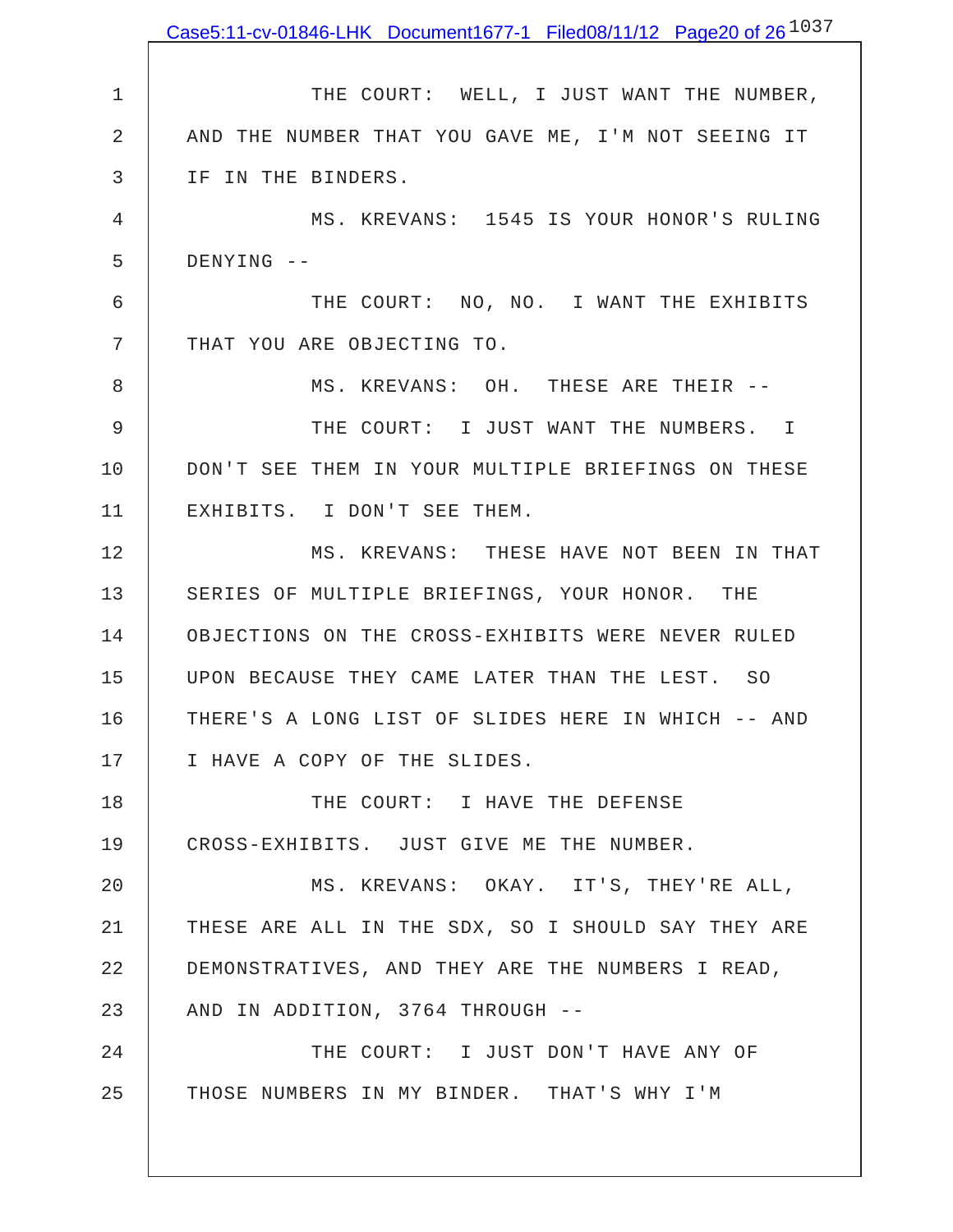|    | Case5:11-cv-01846-LHK Document1677-1 Filed08/11/12 Page21 of 26 $^{1038}$ |
|----|---------------------------------------------------------------------------|
|    |                                                                           |
| 1  | COMPLETELY CONFUSED. THE ONLY DEMONSTRATIVES I                            |
| 2  | HAVE FOR MR. BRESSLER ARE 511, 591, 628, WHICH                            |
| 3  | MR. VERHOEVEN SAID THEY'RE NOT GOING TO USE, 688,                         |
| 4  | 740, 741, 743, THAT'S WHY I DON'T KNOW WHAT YOU'RE                        |
| 5  | TALKING ABOUT.                                                            |
| 6  | MS. KREVANS: I'M NOT SURE WHAT THEY PUT                                   |
| 7  | IN YOUR BINDER, YOUR HONOR, BUT I HAVE A FULL SET                         |
| 8  | OF THE DEMONSTRATIVES THAT INCLUDES THE ONES THAT                         |
| 9  | I'M REFERRING TO.                                                         |
| 10 | THE COURT: WELL, IT SOUNDS LIKE -- I                                      |
| 11 | DON'T HAVE THESE. I'M ASSUMING WHAT I WAS GIVEN IS                        |
| 12 | WHAT YOU'RE GOING TO USE, RIGHT?                                          |
| 13 | MR. VERHOEVEN: I HAVEN'T LOOKED THROUGH                                   |
| 14 | YOUR BINDER. I CAN TAKE A LOOK AT IT, YOUR HONOR.                         |
| 15 | THE COURT: IF YOU WOULD, PLEASE. I HAVE                                   |
| 16 | THREE BINDERS. ONE OF THEM CONSISTS OF, YOU KNOW,                         |
| 17 | WITNESS STATEMENTS AND DEPOSITIONS AND THE EXPERT                         |
| 18 | REPORTS, AND I JUST DON'T HAVE THOSE EXHIBITS THAT                        |
| 19 | YOU'RE OBJECTING TO.                                                      |
| 20 | MS. KREVANS: OKAY. AND -- I'M NOT SURE                                    |
| 21 | WHAT IS IN HIS BINDERS, YOUR HONOR.                                       |
| 22 | IF I MAY, THERE HAS BEEN A RULING IN THIS                                 |
| 23 | CASE BY JUDGE GREWAL AND YOURSELF THAT SAMSUNG MAY                        |
| 24 | NOT OFFER NON-INFRINGEMENT THEORIES EXCEPT FOR TWO                        |
| 25 | PHONES. THE ONLY TWO PHONES ON WHICH THEY CAN                             |
|    |                                                                           |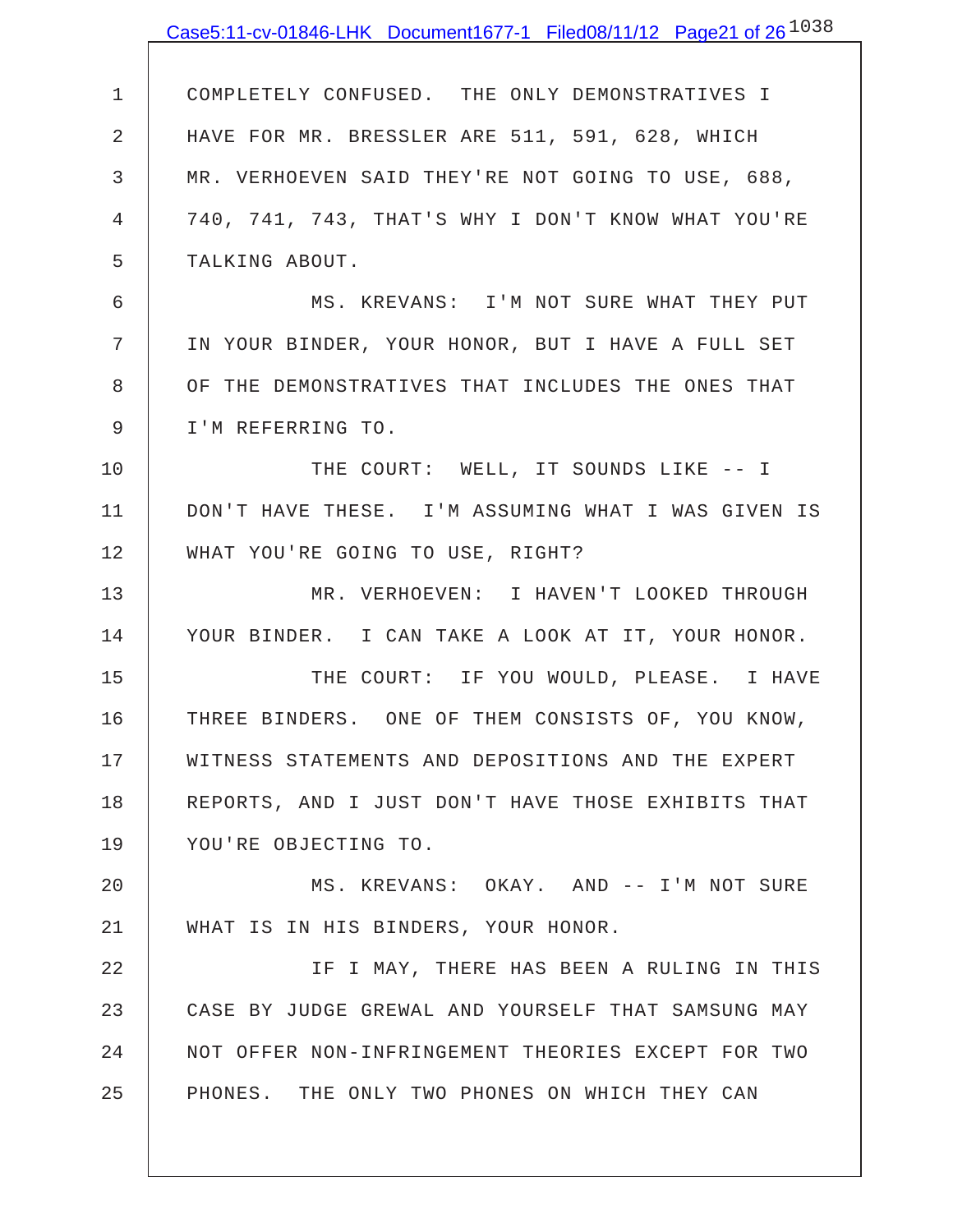|             | Case5:11-cv-01846-LHK Document1677-1 Filed08/11/12 Page22 of 26 <sup>1039</sup> |
|-------------|---------------------------------------------------------------------------------|
|             |                                                                                 |
| $\mathbf 1$ | OFFER NON-INFRINGEMENT THEORIES ARE THE INFUSE 4G                               |
| 2           | AND THE GALAXY S 4G. AND THAT WAS NOT --                                        |
| 3           | MR. VERHOEVEN: YOUR HONOR, WE OBVIOUSLY                                         |
| 4           | DISPUTE THAT.                                                                   |
| 5           | BUT THERE'S A MORE FUNDAMENTAL POINT                                            |
| 6           | HERE. WE EXCHANGED THESE DEMONSTRATIVES WITH THE                                |
| 7           | OTHER SIDE. THEY'VE HAD THEM FOR DAYS. THEY NEVER                               |
| 8           | ONCE SAID THEY OBJECTED TO THESE. NOW ON THE VERY                               |
| 9           | DAY THAT THIS WITNESS IS ABOUT TO APPEAR FOR                                    |
| 10          | CROSS-EXAMINATION, THEY WANT TO WHOLESALE OBJECTION                             |
| 11          | TO CROSS-EXAMINATION DEMONSTRATIVE SLIDES. THESE                                |
| 12          | ARE JUST DEMONSTRATIVE SLIDES USED -- THEY'RE                                   |
| 13          | PICTURES OF, YOUR HONOR, IF I CAN JUST -- THEY'RE                               |
| 14          | PICTURES --                                                                     |
| 15          | THE COURT: LET ME ASK, ARE THE BINDERS                                          |
| 16          | THAT I WAS GIVEN BEFORE MR. BRESSLER STARTED                                    |
| 17          | TESTIFYING, ARE THOSE COMPLETE OR IS THERE --                                   |
| 18          | MR. VERHOEVEN: WE'RE CHECKING THAT RIGHT                                        |
| 19          | NOW, YOUR HONOR.                                                                |
| 20          | THE COURT: OH, OKAY.                                                            |
| 21          | MR. VERHOEVEN: BUT THE POINT I WANT TO                                          |
| 22          | MAKE, YOUR HONOR, IS WE WENT THROUGH A PROCESS THAT                             |
| 23          | YOUR HONOR SPECIFIED AND THERE WAS NO OBJECTION                                 |
| 24          | THAT WAS LODGED TO THESE SLIDES. THEY WAIVED THEIR                              |
| 25          | OBJECTIONS. WE NEED TO GET THIS TRIAL GOING. THE                                |
|             |                                                                                 |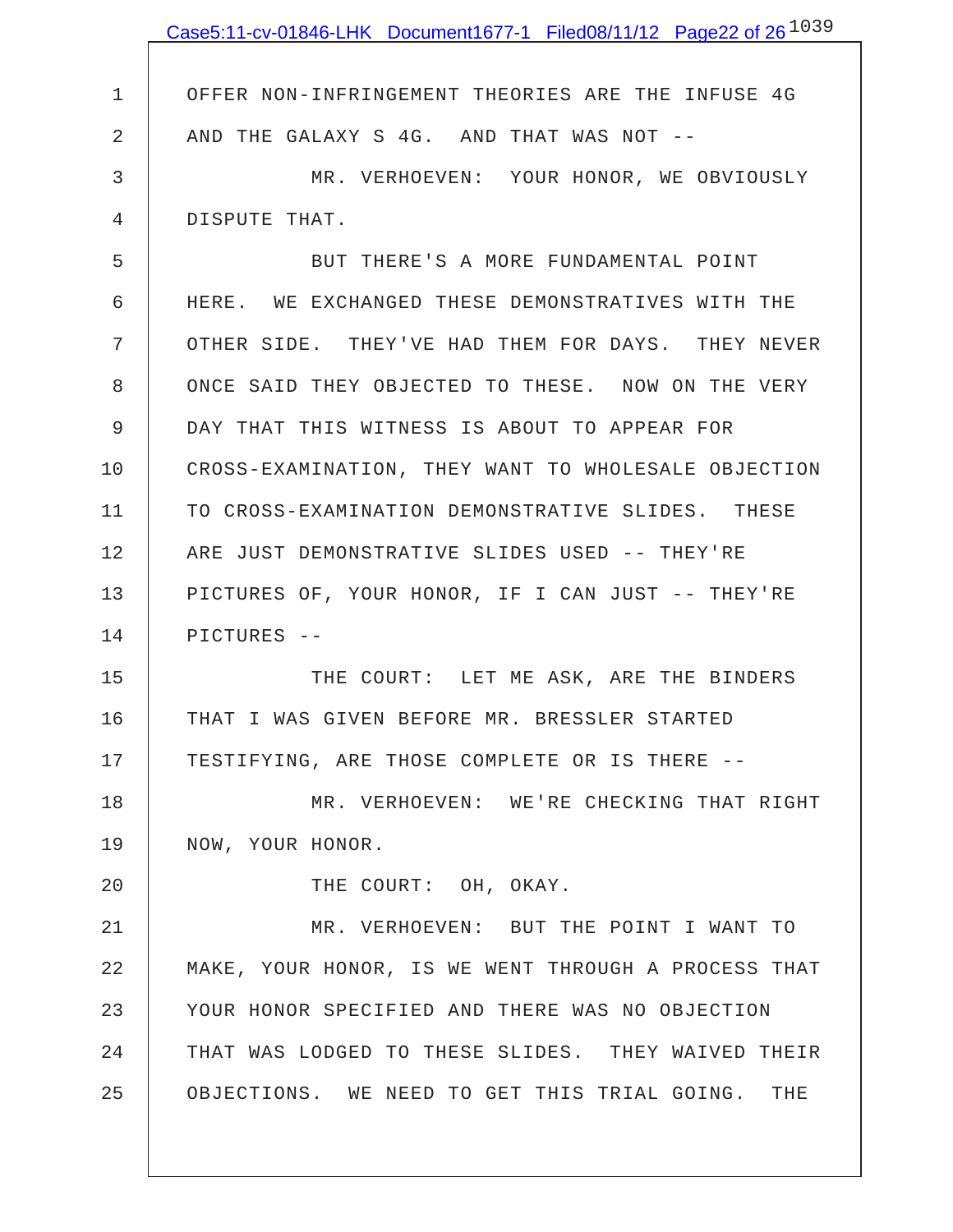|                | Case5:11-cv-01846-LHK Document1677-1 Filed08/11/12 Page23 of 26 $^{1040}$ |
|----------------|---------------------------------------------------------------------------|
|                |                                                                           |
| $\mathbf 1$    | WHOLE POINT OF THE PROCESS WAS TO EXCHANGE                                |
| $\overline{2}$ | OBJECTIONS SO THAT THIS DOESN'T HAPPEN, AND THEY                          |
| 3              | DID NOT OBJECT. WE STRONGLY DISPUTE WHAT THEY'RE                          |
| 4              | SAYING ABOUT THESE ORDERS AND --                                          |
| 5              | THE COURT: LET ME JUST -- THE ONLY ONES                                   |
| 6              | THAT I HAD AN ISSUE WITH IS THE LG KE850.                                 |
| 7              | NOW, IF THIS WAS IN YOUR INVALIDITY                                       |
| 8              | CONTENTION INTERROGATORY RESPONSE, THEN LET ME SEE                        |
| 9              | THAT.                                                                     |
| 10             | MR. VERHOEVEN: I'M SORRY. WHAT WAS THE                                    |
| 11             | NUMBER, YOUR HONOR?                                                       |
| 12             | THE COURT: THE LG KE850, THE TOUCHABLE                                    |
| 13             | CHOCOLATE. IT'S IN THE BACK OF, I THINK, VOLUME 1.                        |
| 14             | MS. KREVANS: AND WHILE HE'S LOOKING THAT                                  |
| 15             | UP, YOUR HONOR, I HAVE IN MY HAND THE WRITTEN                             |
| 16             | OBJECTIONS THAT WE SERVED UPON THEM AND FILED WITH                        |
| 17             | THE COURT THAT INCLUDED THE EXACT OBJECTIONS --                           |
| 18             | THE COURT: IS THIS DOCUMENT NUMBER 1571?                                  |
| 19             | MS. KREVANS: IT IS 1571, YOUR HONOR, AND                                  |
| 20             | THIS IS ON PAGE -- NUMBERED PAGE 4 AT THE TOP OF                          |
| 21             | THE PAGE.                                                                 |
| 22             | I THINK MR. VERHOEVEN MAY SIMPLY HAVE                                     |
| 23             | OVERLOOKED THIS, BUT WE HAVE OBJECTED. IT'S AT THE                        |
| 24             | TOP OF THE COLUMN WHERE --                                                |
| 25             | THE COURT: THAT'S THE ONE THAT YOU'RE --                                  |
|                |                                                                           |
|                |                                                                           |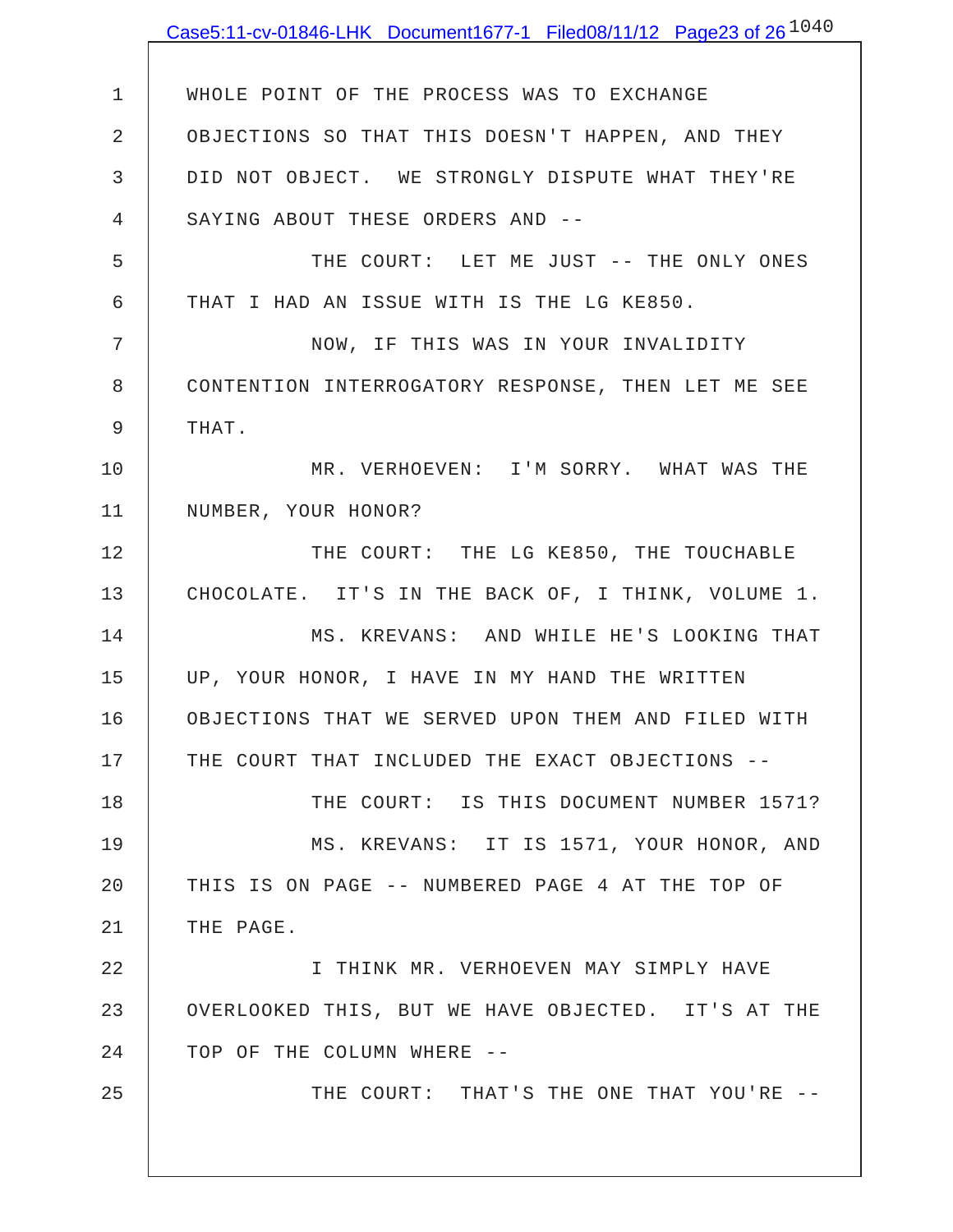|             | Case5:11-cv-01846-LHK Document1677-1 Filed08/11/12 Page24 of 26 $^{1041}$ |
|-------------|---------------------------------------------------------------------------|
|             |                                                                           |
| $\mathbf 1$ | THAT'S THE ONE THAT YOU'RE --                                             |
| 2           | MR. VERHOEVEN: YOUR HONOR HAS ALREADY                                     |
| 3           | RULED ON THEIR OBJECTION TO THE LG PRADA IN                               |
| 4           | CONNECTION WITH MR. DENISON'S TESTIMONY AND YOU                           |
| 5           | OVERRULED THE OBJECTION.                                                  |
| 6           | THE COURT: I DISAGREE WITH THAT.                                          |
| 7           | MS. KREVANS: OKAY. THIS EXHIBIT IS THE                                    |
| 8           | LG KE850.                                                                 |
| 9           | THE COURT: RIGHT. I DISAGREE WITH THAT.                                   |
| 10          | I'M GOING TO SUSTAIN THAT OBJECTION. OKAY? I'LL                           |
| 11          | GET BACK TO YOU ON THE F700.                                              |
| 12          | THE LG KE850, THE OBJECTION IS SUSTAINED.                                 |
| 13          | $AND$ --                                                                  |
| 14          | MR. VERHOEVEN: YOUR HONOR, JUST SO I                                      |
| 15          | CAN -- YOU HAVE AN ORDER ON APPLE'S MOTION IN                             |
| 16          | LIMINE NUMBER 3 ON THIS ISSUE, AND I CAN HAND THIS                        |
| 17          | UP IF YOU'D LIKE, YOU GRANTED THE MOTION -- APPLE'S                       |
| 18          | MOTION ON MOTION IN LIMINE NUMBER 3 IN PART AND                           |
| 19          | DENIED IT IN OTHER RESPECTS, AND IT SAYS, QUOTE,                          |
| 20          | "THE MOTION IS DENIED IN ALL OTHER RESPECTS. IN                           |
| 21          | OTHER WORDS, THE LG KE 750 MAY BE ADMISSIBLE AS A                         |
| 22          | PRIOR ART REFERENCE UNDER 35 U.S.C. SECTION 102."                         |
| 23          | THE COURT: THIS IS THE LG KE 850. IT'S                                    |
| 24          | A DIFFERENT PRODUCT.                                                      |
| 25          | MS. KREVANS: AND, YOUR HONOR, THE                                         |
|             |                                                                           |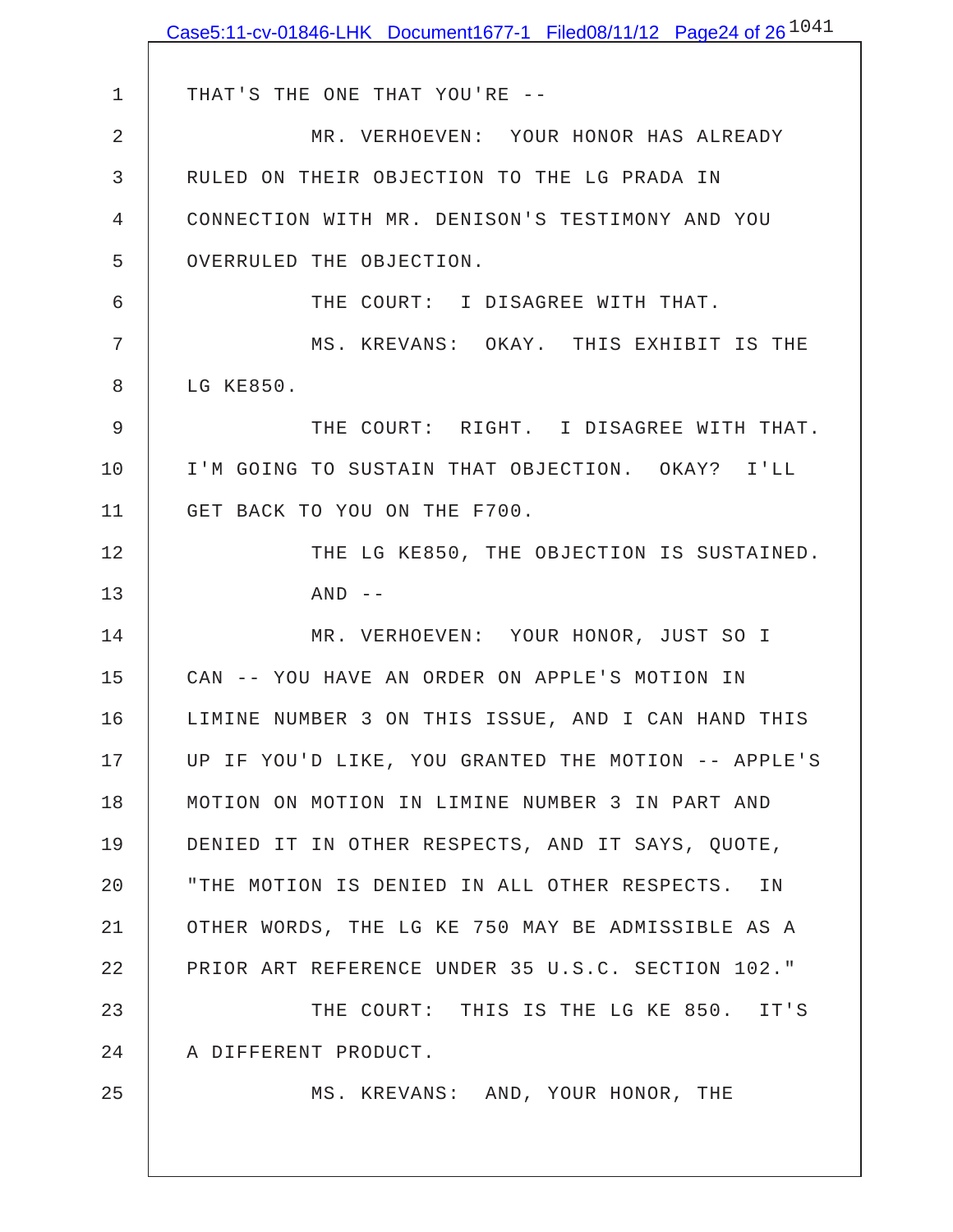|             | Case5:11-cv-01846-LHK Document1677-1 Filed08/11/12 Page25 of 26 $^{1188}$ |
|-------------|---------------------------------------------------------------------------|
|             |                                                                           |
| $\mathbf 1$ | (PAUSE IN PROCEEDINGS.)                                                   |
| 2           | MR. VERHOEVEN: I'LL JUST REASK THE                                        |
| 3           | QUESTION, YOUR HONOR, IN THE INTEREST OF TIME.                            |
| 4           | Q MR. BRESSLER, IT'S YOUR TESTIMONY TO THIS JURY                          |
| 5           | THAT THE F700 IS NOT SUBSTANTIALLY SIMILAR TO THE                         |
| 6           | INITIAL IPHONE DESIGN. YES?                                               |
| 7           | A WITHIN THE BOUNDS OF THE DESIGNS -- THAT THE                            |
| 8           | DESIGNS DEFINE, YES.                                                      |
| 9           | Q OKAY. NOW, RYAN, CAN WE ALSO PUT UP AN IMAGE                            |
| 10          | OF THE ACCUSED INFUSE 4G, JX 1027.                                        |
| 11          | MS. KREVANS: YOUR HONOR, NOW THEY'RE                                      |
| 12          | MAKING A NON-INFRINGEMENT ARGUMENT WHICH YOUR HONOR                       |
| 13          | HAS ALREADY SAID IS BEYOND THE LINE OF WHAT THEY                          |
| 14          | CAN DO WITH THE F700.                                                     |
| 15          | THE COURT: SUSTAINED.                                                     |
| 16          | MR. VERHOEVEN: YOUR HONOR, I'M TRYING TO                                  |
| 17          | $SHOW$ --                                                                 |
| 18          | THE COURT: SUSTAINED. PLEASE TAKE IT                                      |
| 19          | DOWN. TAKE IT DOWN.                                                       |
| 20          | MR. VERHOEVEN: YOUR HONOR, I'M                                            |
| 21          | ATTEMPTING TO SHOW, THROUGH IMPEACHMENT, THAT THE                         |
| 22          | PHONES THAT THIS WITNESS IS ACCUSING OF BEING                             |
| 23          | SUBSTANTIALLY SIMILAR LOOK DIFFERENT FROM A PHONE                         |
| 24          | THAT'S NOT ACCUSED THAT THE WITNESS SAYS IS NOT                           |
| 25          | SUBSTANTIALLY SIMILAR. IT'S IMPEACHMENT. IT'S                             |
|             |                                                                           |